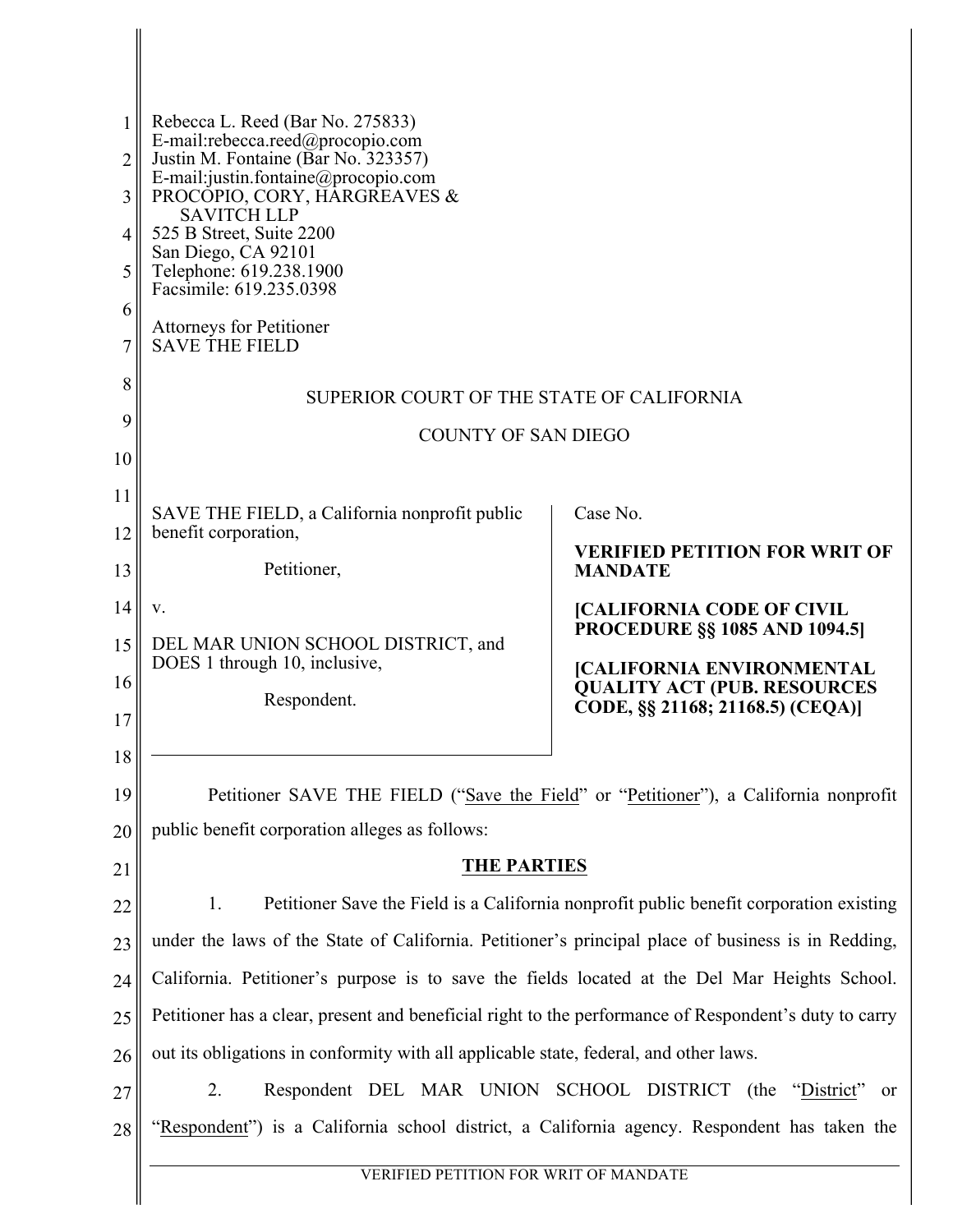1 2 actions, as fully alleged below, by which Petitioner is aggrieved and of which Petitioner seeks review by this Court.

3 4 5 6 7 3. Petitioner is currently unaware of the true names and capacities of Real Parties in Interest DOES 1 through 10, inclusive. DOES 1 through 10 includes are persons or entities unknown to Petitioner who claim some legal or equitable interest in the Subject Property and/or the Project. Petitioner will amend this Petition to show the true names and capacities when such names and capacities become known.

8

#### **JURISDICTION AND VENUE**

9 10 11 4. This Court has jurisdiction over this action pursuant to California Code of Civil Procedure sections 1085 and 1094.5, and pursuant to Public Resources Code sections 21168 and 21168.5.

12 13 5. Petitioner has no plain, speedy and adequate remedy at law and has exhausted all available administrative remedies.

14 15 16 6. Venue for this action properly lies in the San Diego County Superior Court because the subject property, Respondent's Project, and Respondent's principal place of business are located in San Diego County.

17 18 19 20 7. Petitioner complied with Public Resources Code section 21167.5 by mailing written notice of the commencement of this action to Respondent prior to filing suit. A true and correct copy of the Notice of Commencement of Action sent to Respondent pursuant to Public Resources Code section 21167.5 is attached hereto as **Exhibit A**.

21 22 8. Additionally, Petitioner sent Respondent a Notice of Intent to Sue, a true and correct copy of which is attached hereto as **Exhibit B**.

23

#### **GENERAL ALLEGATIONS**

24 25 9. Petitioner petitions this Court for a Writ of Mandate ("Petition") directed to Respondent.

26 27 28 10. Petitioner challenges Respondent's approval of its Del Mar Heights School Rebuild (the "Rebuild Project"), which is the product of the passage of Proposition 39 Measure MM, which authorized \$186,000,000 in bond funding for improvements to Del Mar Union schools.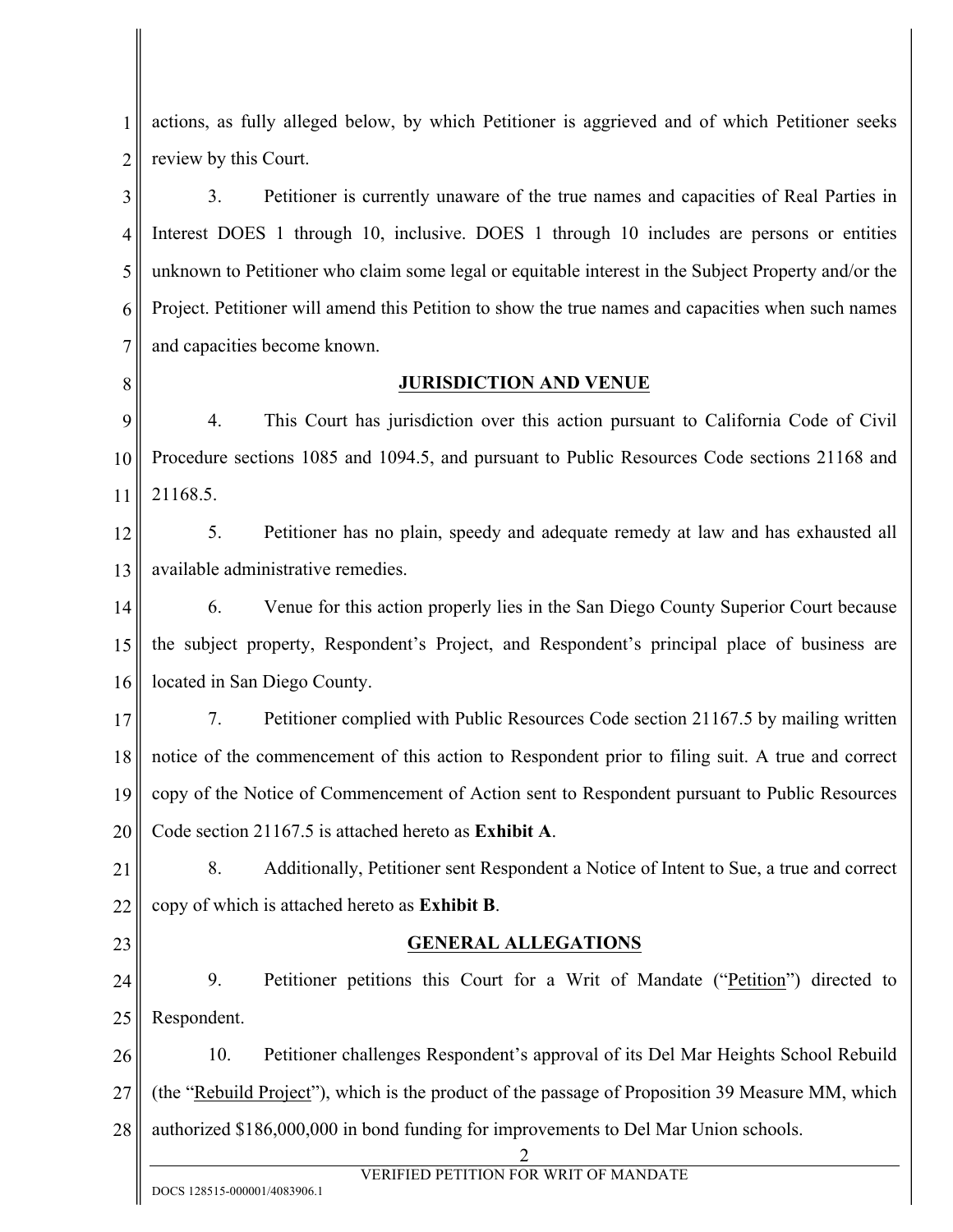1 2 3 11. The Rebuild Project involves the complete demolition and rebuild of the Del Mar Heights Elementary School (the "School"), a K-6 elementary school with an enrollment of approximately 500 students.

4

#### **A. The Rebuild Project Significantly Expands the Size and Footprint of the School**

5 6 7 12. The School is located at 13555 Boquita Drive, Del Mar, California 92014<sup>1</sup>. The School is located within the Coastal Zone and is immediately adjacent to the Torrey Pines State Reserve Extension.

8 9 10 11 12 13. On or around February 20, 2020, the District published a Notice of Intent to Adopt a Mitigated Negative Declaration for the Del Mar Heights School Rebuild Project stating that based on the Initial Study, the District determined that with mitigation the Rebuild Project would have no significant adverse impacts on the environment and that a Mitigated Negative Declaration ("MND") is the appropriate CEQA compliance document.

13 14 14. The District released its Initial Study/MND ("IS/MND") for public review and comment through March 23, 2020.

15 16 17 15. The MND purported to analyze the impacts resulting from the Rebuild Project, which include the demolition of the 52,406 square foot school, and the reconfiguration and rebuilding of the expanded 66,823 square foot school.

18 19 20 16. In addition, the Project significantly expanded the footprint of the School across the entirety of the project site and involved the usurpation of a significant portion of the existing playfields. (Compare **Exhibit C** and **Exhibit D**.)

21 22 23 17. On information and belief, based on the figures provided by the District, the District's redesign will result in a 41,000 square foot reduction in available grassy playfields for the students and the community.

24 25 18. In exchange for the open playfields, the District is constructing a significantly expanded parking lot which nearly doubles the number of available parking spaces from 48 to 80.

26 27 19. Despite the significantly expanded footprint, the School's location in a Coastal Zone, and the adjacent Torrey Pines State Reserve, the District's MND concluded that there were

28 3  $1$  Although the School bears a Del Mar address, the property is within the jurisdiction of the City of San Diego.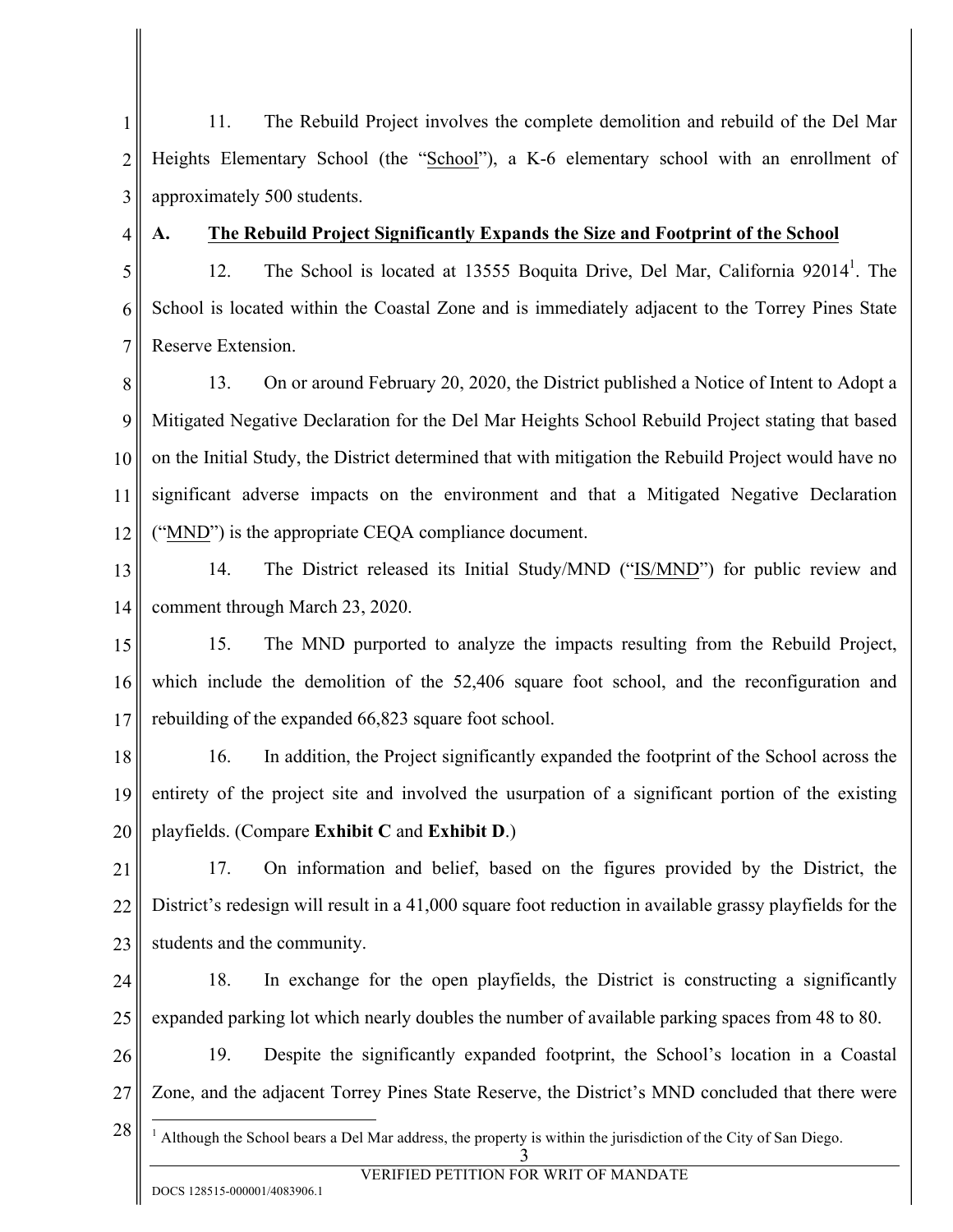1 2 no significant—or even potentially significant—environmental impacts as a result of the Rebuild Project.

3 4 5 20. The District received over twenty comment letters raising concerns regarding the Rebuild Project from organizations including the Sierra Club North County Coastal Group, the City of San Diego, California Department of Parks and Recreation, and Play Outside Del Mar.

6 7 21. In response to these comments, the District prepared a 370-page Response to Comments, adding significant amounts of information in response to the issues raised.

8 9 22. Determined to proceed with the Rebuild Project as quickly as possible, on May 12, 2020, the District approved the Rebuild Project and adopted the MND.

# 10

11

# **B. The District's CEQA Process was Flawed from the Beginning, Resulting in an Incomplete and Inaccurate Environmental Review**

12 13 14 15 16 17 23. CEQA mandates that "public agencies shall not undertake actions concerning the proposed public project that would have a significant adverse effect or limit the choice of alternatives or mitigation measures, before completion of CEQA compliance." (Guidelines, § 15004(b).) Public agencies are prohibited from taking "any action which gives impetus to a planned or foreseeable project in a manner that forecloses alternatives or mitigation measures that would ordinarily be part of CEQA review of that public project." (*Ibid.*)

18 19 20 21 22 23 24. The California Supreme Court has recognized that "the later the environmental review process begins, the more bureaucratic and financial momentum there is behind a proposed project, thus providing a strong incentive to ignore environmental concerns that could be dealt with more easily at an early stage of the project. *This problem may be exacerbated where . . . the public agency prepares and approves the EIR for its own project.*" (*Laurel Heights Improvement Association v. Regents of University of California* (1988) 47 Cal.3d 376, 395 [Emphasis added].)

24 25 26 27 25. Despite the CEQA regulations to the contrary, the District engaged in a series of expensive decisions which gave significant impetus to the Rebuild Project and foreclosed alternatives and mitigation measures that should have been part of the CEQA review and public comment for the project.

28

26. Prior to approving the Rebuild Project and adopting the MND, the District spent

<sup>4</sup>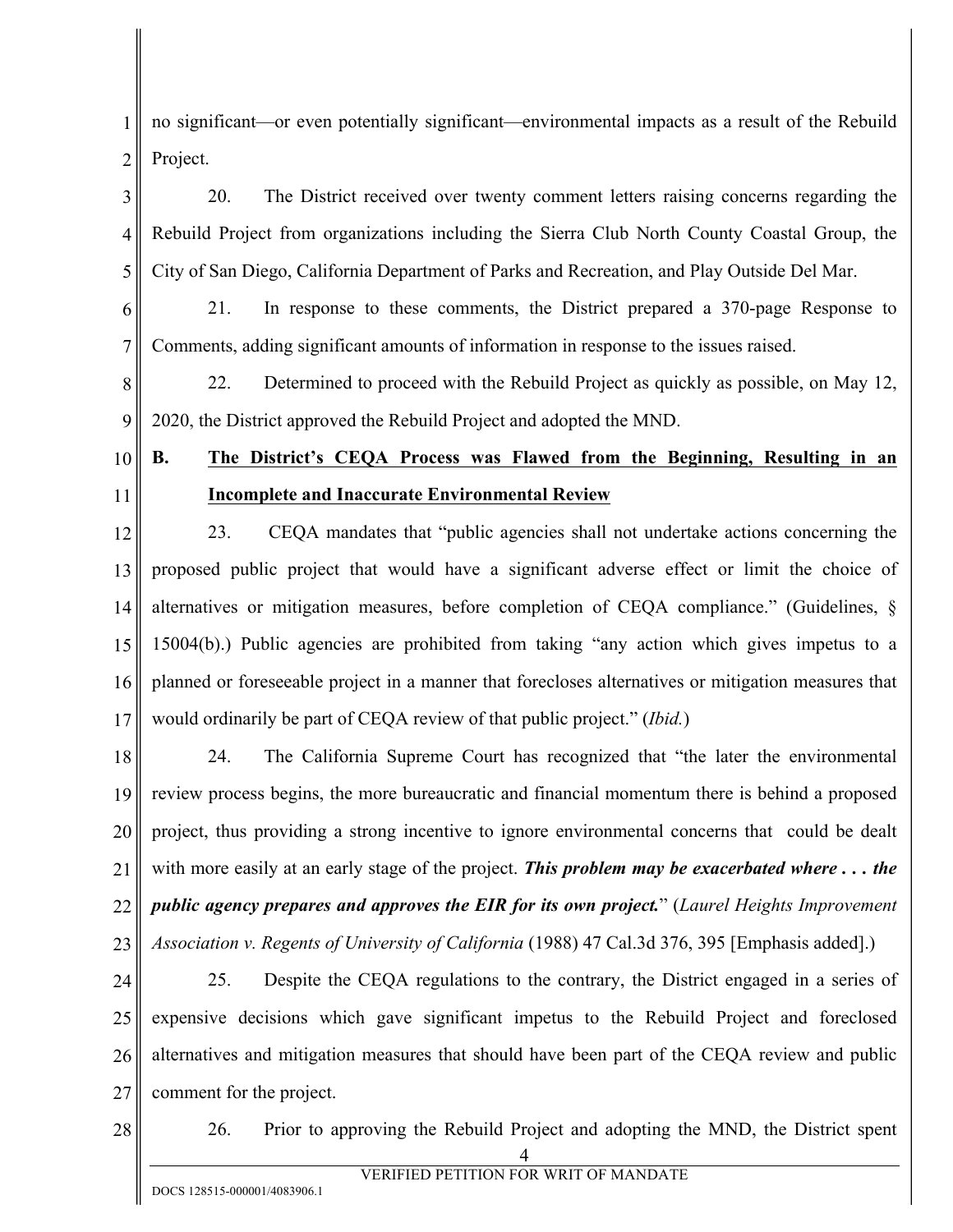1 \$1,098,160 in costs associated with the Rebuild Project.

2 3 27. Notably, the District had spent \$956,645 on architect fees, representing 34% of the total \$2,800,000 budget.

4 5 6 28. On or around February 11, 2020—before the MND was even released to the public—the District submitted Increment One "pre-check" design plans to the California Division of the State Architect ("DSA") in order to move the Rebuild Project along as quickly as possible.

7 8 9 29. Additionally, on or around February 28, 2020—shortly after the MND was released to the public and nearly one month before the public comment period closed—the District submitted Increment Two "pre-check" plans to the DSA.

10 11 30. In total, the District submitted over 300-pages of detailed design plans to the DSA prior to completing the CEQA review process, resulting nearly \$1,000,000 in architect costs.

12 13 14 15 31. The District's impetus to begin the DSA review process is evidenced by the timeline set out in the District's MND: "The District seeks to submit plans to the California Division of the State Architect (DSA) approximately March 2020, with construction to start approximately June 2020 and end approximately July 2021."

16 17 18 19 32. If the District did not submit their design plans to the DSA until after they completed the CEQA review process, they would have been unable to start construction in June 2020 as hoped. The District would have been even more delayed if it conducted an EIR for the Rebuild Project.

20 21 22 23 24 25 33. As made clear by the District, its paramount objective was to commence construction of the project in the Summer of 2020, and to that end it outlaid around a million dollars of the taxpayer's money to ensure that their design plans would be expeditiously approved on its ambitious timetable. These facts clearly incentivized the District to dispense with environmental concerns that could and should have been dealt with before significant amounts of money were spent on the Rebuild Project.

26 27 28 34. Thus, by the time the District released the IS/MND for public comment, it was well into its project schedule and pausing to consider *potentially significant* environmental concerns raised by the community simply did not comport with the District's objectives, as preparing an EIR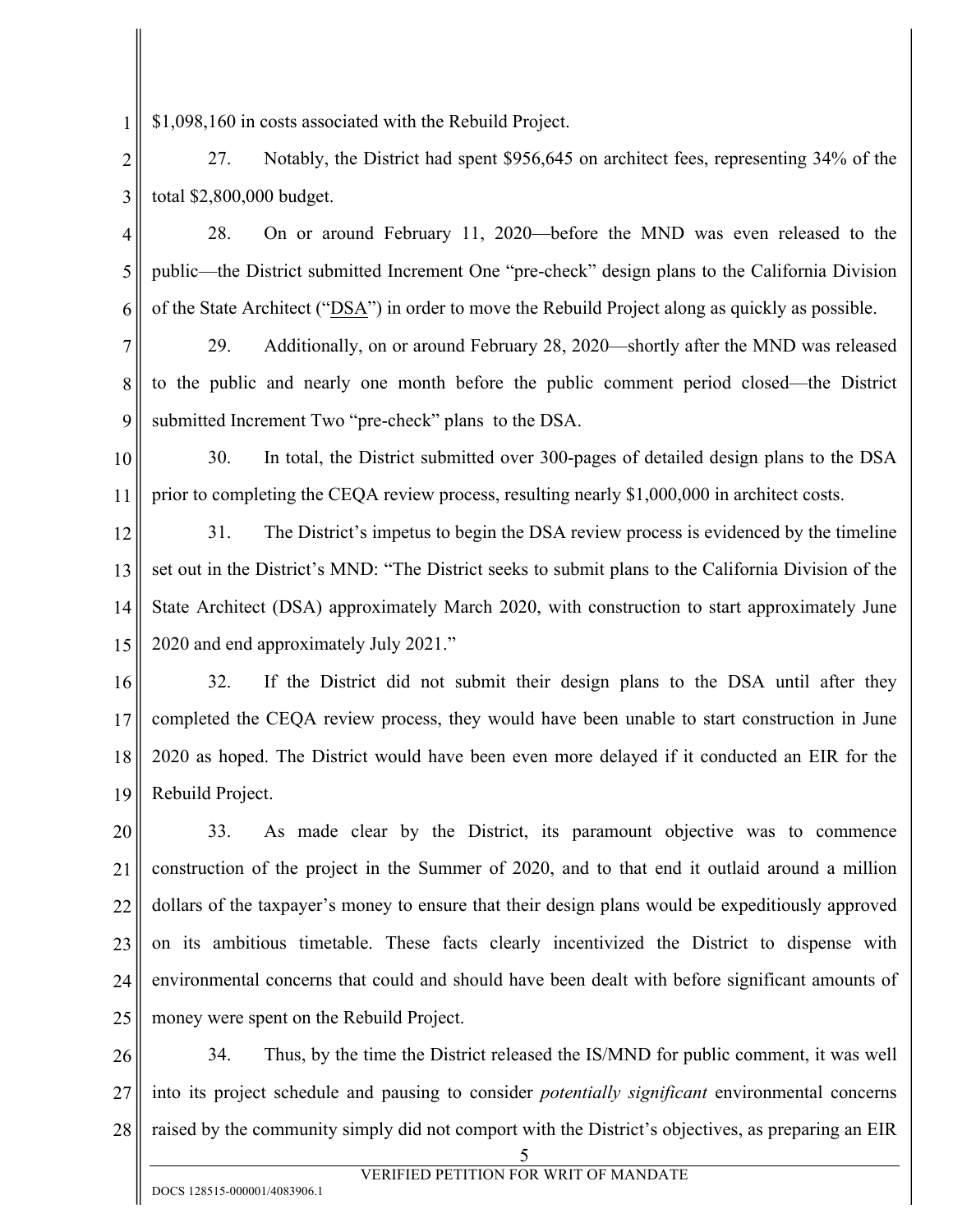1 2 would delay the commencement of construction, and any redesign would cause the Rebuild Project to go over-budget.

# **C. The District Failed to Consider the California Coastal Act and the Project's Impacts to the Coastal Overlay Zone**

5 6 7 8 9 35. In violation of CEQA, the District's MND failed to acknowledge the obvious fact the School is located within the sensitive coastal overlay zone, thus omitting this condition from its baseline against which it was required to analyze project impacts. As a consequence, the District failed to analyze its Project's impacts against an appropriate baseline causing its MND to violate CEQA.

10 11 12 36. In response to public comments regarding this critical omission, the District's summarily concluded that "[a]lthough the existing campus is within the coastal zone, rebuilding the school on the same site would not have an effect on the coastal zone."

13 14 15 16 37. The District's *post hoc* analysis of the coastal zone failed to consider the impacts of demolishing 52,406 square feet of buildings, reconfiguring the footprint of the existing campus to expand into previously unbuilt portions of the property, and the new construction of 66,823 square feet of buildings on the sensitive coastal environment.

17 18 19 20 38. Even more concerning is the District's disregard for its obligations under the California Coastal Act. The California Coastal Act "was enacted by the Legislature as a comprehensive scheme to govern land use planning for the entire coastal zone of California." (*Citizens for South Bay Coastal Access v. City of San Diego* (2020) 45 Cal.App.5th 295.)

21 22 23 24 25 26 39. The Coastal Act states that "any person . . . wishing to perform or undertake any development in the coastal zone . . . shall obtain a coastal development permit." (Pub. Resources Code,  $\S$  30600(a).) Under the Coastal Act, "person" is defined to include "any person . . . district, county, city and county, city, town, the state, and any of the agencies and political subdivisions of those entities, and, to the extent permitted by federal law, the United States, or any of its agencies or political subdivisions." (Pub. Resources Code, § 21066.)

27 28 40. Accordingly, under the Coastal Act, the District is required to obtain a CDP prior to engaging in any "development," which includes "the placement or erection of any solid material or

3

4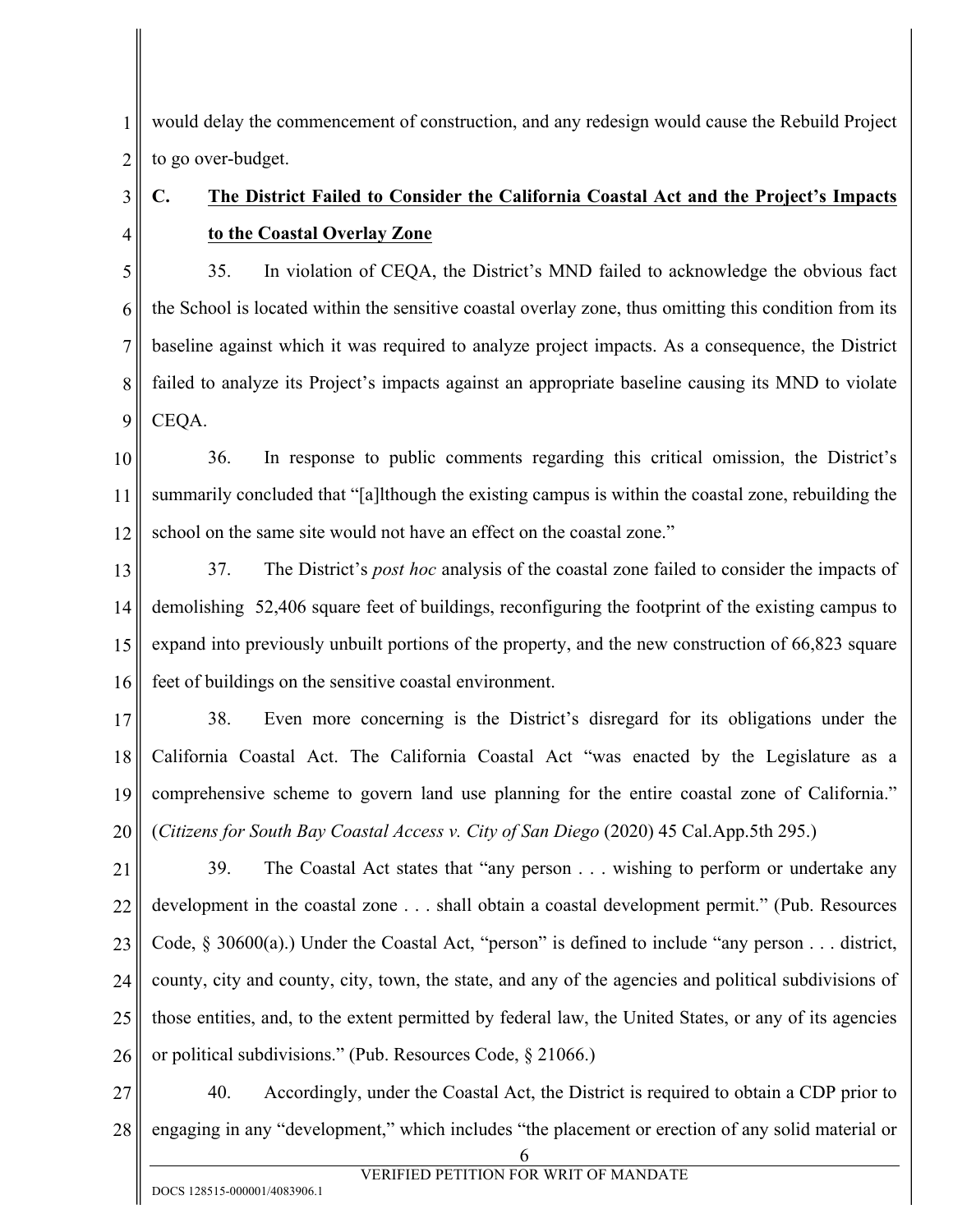1 2 3 structure; . . . change in the density or intensity of use of land, . . . construction, reconstruction, demolition, or alteration of the size of any structure, *including any facility of any private, public, or municipal utility*." (Pub. Resources Code, § 30106 [Emphasis added].)

41. In addition to the plain text of the Coastal Act, the California Department of

4

5 6 7 8 9 10 Education published SFPD Memo 00-10 titled "Proposed School Sites Within the Coastal Zone," which eliminates any confusion on this issue. The Department of Education's memorandum concludes that "[a]ll development (as defined by the Coastal Act) that occurs in the coastal zone, including schools, requires a coastal development permit. The authority to issue coastal development permits is delegated to local governments upon the Commission's certification of a LCP."

11 12 42. Since the Coastal Commission has certified a Local Coastal Program ("LCP") for the City of San Diego, the City of San Diego is the responsible agency for the District's CDP.

13 14 15 43. Despite these mandates, the MND fails to discuss the District's requirement to obtain a CDP and fails to list the City of San Diego as a reviewing agency. Likewise, the District's Response to Comments fails to adequately address the District's requirement to obtain a CDP.

16 17 18 19 44. The Response to Comments states that "[t]he California Coastal Commission has purview over the proposed project and would be a responsible agency if a coastal development permit was required. The Commission received a copy of the MND for review and did not submit any comments to the school district."

20 21 22 45. The District's Response to Comments also claims that "the school campus is not within the Coastal Commission Permit Jurisdiction area nor within the Local Coastal Program Deferred Certification."

23 24 25 26 46. Based on the foregoing erroneous and conclusory statements, the District apparently believes that it is not required to obtain a CDP since the Coastal Commission did not respond to its MND. Thus, it appears that the District will proceed with its project without a required CDP in violation of the law.

27 28 47. Moreover, the development of the original school in 1965 appears to have been authorized pursuant to a City-issued discretionary permit, in which case, an amendment would be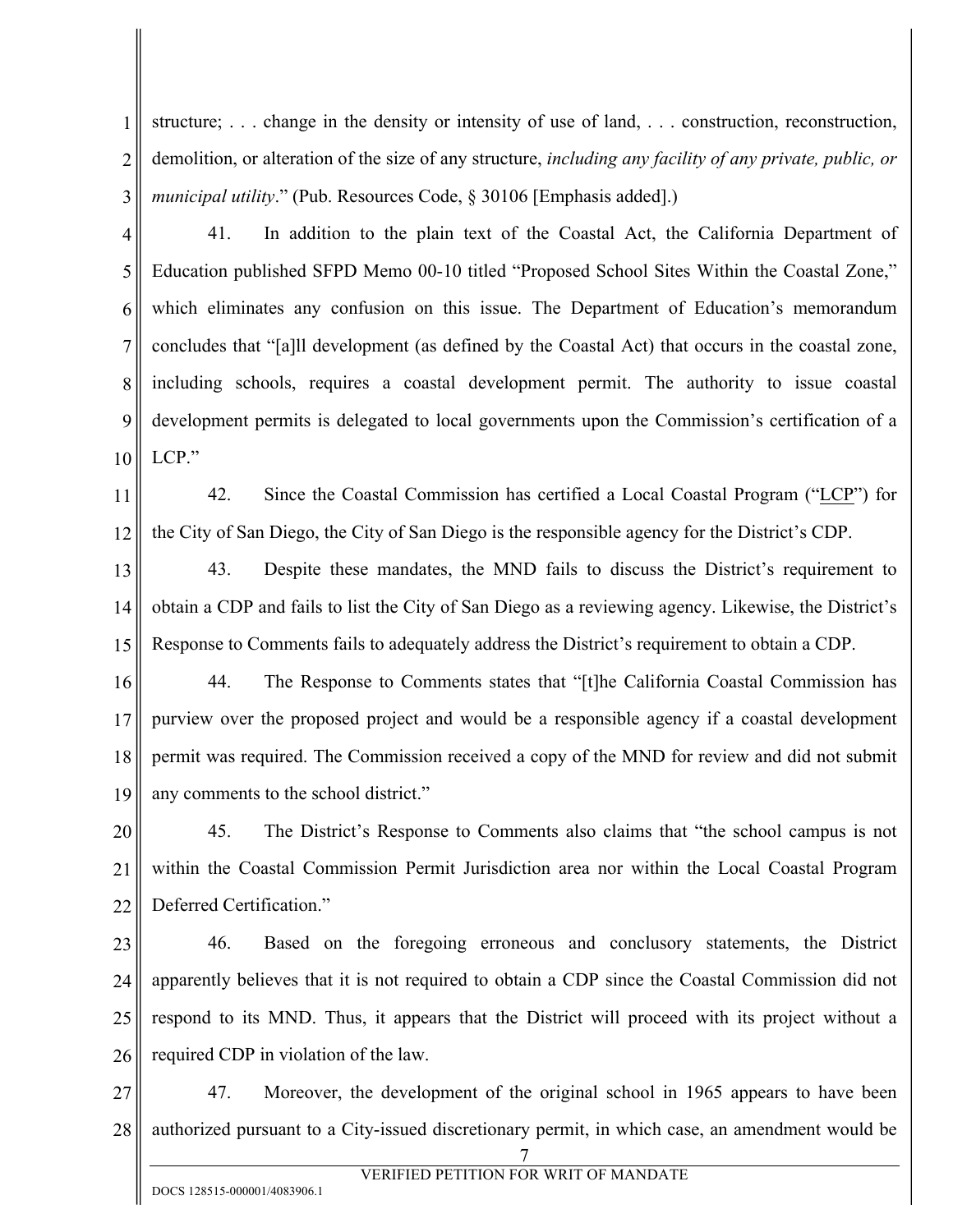1 2 3 4 required to account for the Rebuild Project. The IS/MND also fails to acknowledge that the current zoning of the site requires a conditional use permit for school facilities and fails to acknowledge that it is not a previously conforming use pursuant to the City of San Diego's regulations, because it results in an intensification of use. (San Diego Municipal Code § 126.0107(b)).

5 6 48. The IS/MND fails to list the City of San Diego as a public agency whose approval is required and is therefore insufficient under CEQA.

# **D. The District's MND Fails to Adequately Analyze the Rebuild Project's Impacts on the Environment**

9 10 11 12 13 14 15 16 49. The District's MND fails to state, or substantially understates the severity and scope of the Rebuild Project's environmental impacts, including impacts to Aesthetics; Air Quality/Greenhouse Gas Emissions; Biological Resources; Hazards and Hazardous Materials; Hydrology and Water Quality; Land Use and Planning; Noise and Public Services and Recreation. Additionally, the mitigation measures identified by the District are inadequate, and the District violated CEQA by taking actions which limited the choice of alternatives or mitigation measures before complying with CEQA. As a result, the public and decision-makers cannot fully appreciate the consequences of the Rebuild Project's approval.

17

7

8

## **1. The IS/MND Fails to Adequately Address the Project's Impacts on Aesthetics**

18 19 20 50. The IS/MND concludes that the Rebuild Project will not have any significant impacts to aesthetics, but fails to adequately consider the project's impacts on the surrounding community and adjacent Torrey Pines State Reserve Extension.

- 21 22 23 24 25 51. The Rebuild Project erroneously concludes that the project has a less than significant impact to new sources of substantial light or glare which would adversely affect day or nighttime views in the area. The IS/MND concludes that the lighting towards the Torrey Pines State Reserve Extension would be minimal, and impacts to Mira Montana Drive from the lighting in the new parking lot would not be substantially greater than existing levels.
- 26

52. This conclusion is cursory and not supported by any proper analysis or fact.

27 28 53. The IS/MND fails to adequately consider the baseline conditions surrounding the school site.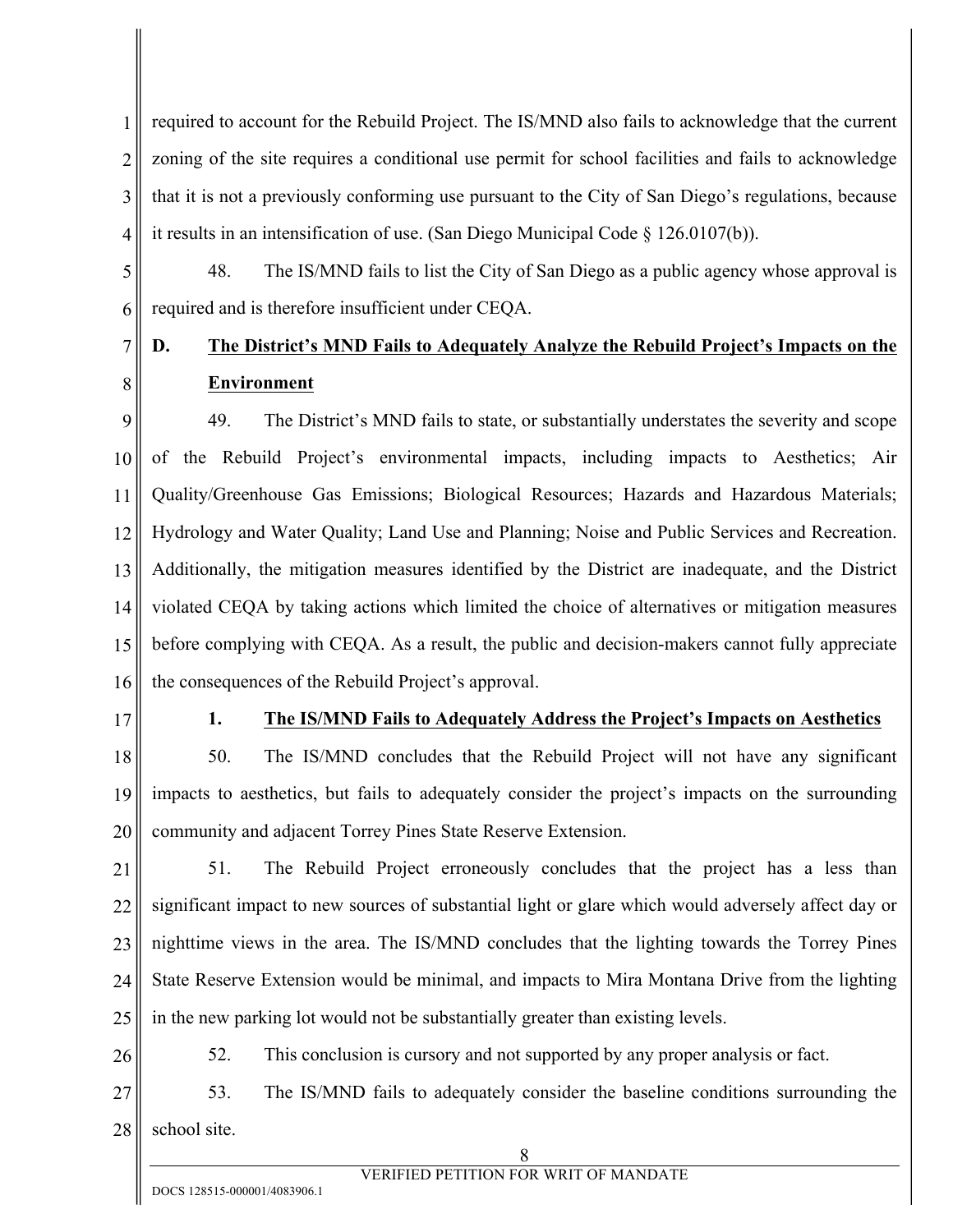1 2 3 54. Currently, Mira Montana Drive is adjacent to a grass field and is not impacted by the school's lighting. Additionally, the existing playfields and hardcourts are adjacent to the Torrey Pines State Reserve Extension, resulting in minimal impacts from the school's lighting.

4 5 6 7 55. The Rebuild Project, however, will increase the light impacts to these areas as a result of the newly-expanded parking lot along Mira Montana Drive and the expansion of the classrooms across the entirety of the project site—bringing light much closer to the Torrey Pines State Reserve Extension.

8 9 56. The impacts resulting from the lighting in these new locations is potentially significant and must be analyzed against the current (minimal) baseline conditions.

10 11 12 57. Accordingly, the District is required to prepare an EIR and conduct a lighting study to analyze the impacts of the new lighting based on the existing conditions surrounding the school site.

13 14

## **2. The IS/MND Fails to Adequately Address the Project's Impacts on Air Quality/ Greenhouse Gas Emissions**

15 16 58. The Rebuild Project significantly alters the layout of the School and greatly extends the existing parking lot down the entirety of Mira Montana Drive.

17 18 19 59. Extending the parking lot in this fashion will significantly increase the vehicle emissions exposure to the Mira Montana Drive properties. These homes face the existing fields and are thus not exposed to the types of vehicle emissions associated with a parking lot.

20 21 22 23 24 60. The new design of the school will cause a significant increase in emissions and exposure to uphill properties as the westward wind will trap emissions between the long stretch of buildings/black top and the bluff, which will then move towards the homes on Mira Montana Drive and the Rebuild Project will increase vehicle emission exposure to the homes directly adjacent to the existing parking lot.

25 26 27 28 61. The District relies on the Bay Area Quality Management District's CEQA Guidelines to determine whether any increase is significant and does not take into account any specific details of the Rebuild Project. Specifically, the Rebuild Project will not produce increased traffic at an intersection, but instead will include a substantially larger parking lot which will result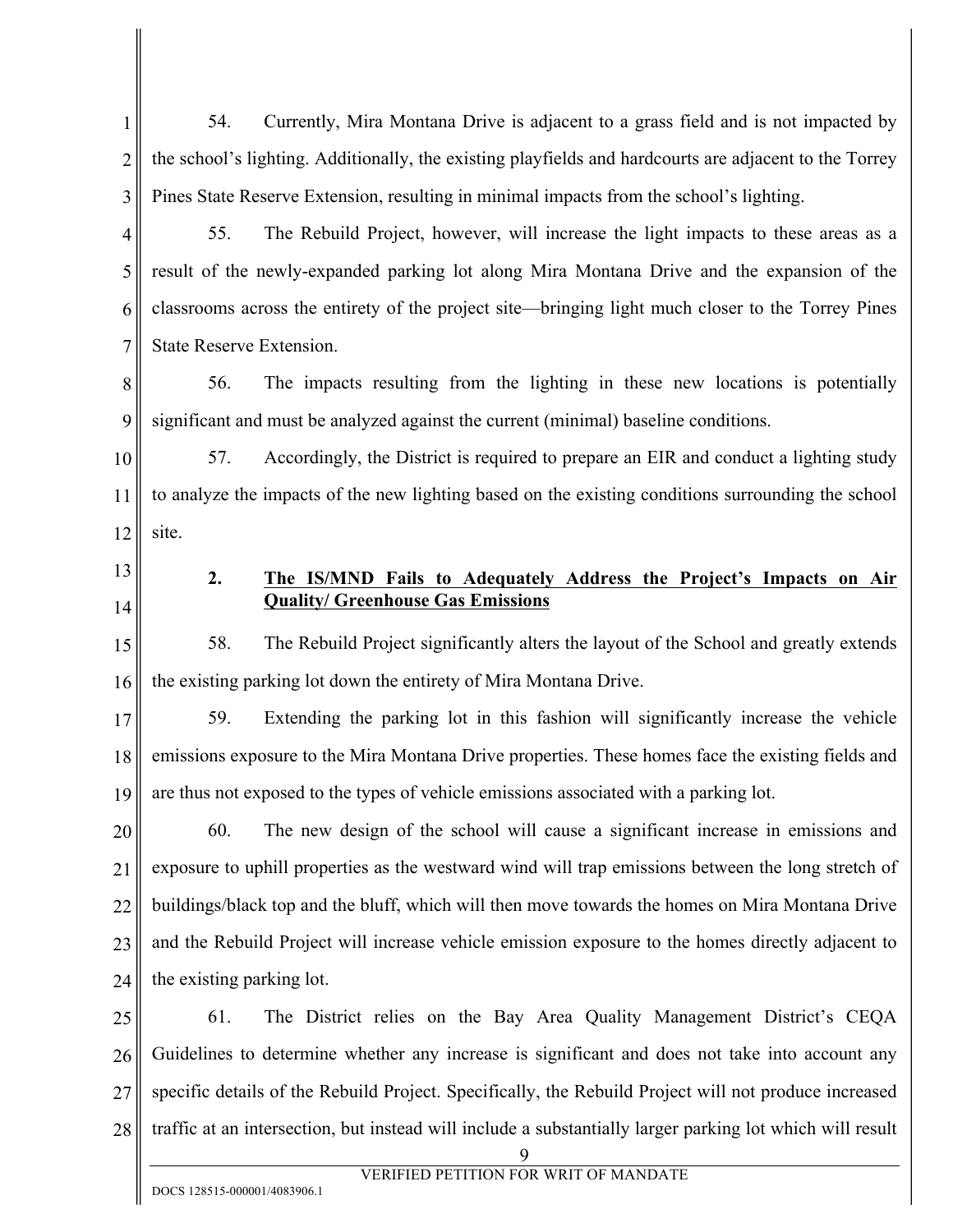1 in a re-routing of traffic.

2 3 4 62. As such, relying on the Bay Area standard is inappropriate. By using standards designed for the Bay Area, the IS/MND erroneously concludes that there will be no significant impacts to the surrounding sensitive receptors as a result of the increased parking lot.

5 6 7 8 63. The IS/MND states that during construction "contractors are anticipated to minimize non-essential idling;" however the IS/MND does not provide for any monitoring plan to ensure compliance with this important mandate. Assessing and reducing air quality impacts is especially important when a project involves young children, like the District's K-6 students.

9 10 11 64. The IS/MND also fails to address the requirements set forth in the San Diego Climate Action Plan ("CAP") and failed to consider how the Rebuild Project would meet GHG reduction requirements for the life of the entire project.

12 13 14 15 16 65. Based on the adjacent sensitive receptors located within 25 feet of the project site to the north, the IS/MND "should further analyze the potential significant impacts to the adjacent homes from adverse construction emissions and fugitive dust." Accordingly, an environmental impact report must be performed to adequately analyze the impact of increased vehicle emissions as a result of the Rebuild Project.

17 18 66. The IS/MND for the Rebuild Project also fails to comply with the requirements of Public Resources Code section 21151.8.

19

20

## **3. The IS/MND Fails to Adequately Address the Project's Impacts on Biological Resources**

21 22 23 24 67. The Rebuild Project requires the destruction and grading of a significant portion of the existing school fields and all of the existing school building, which is likely to affect numerous sensitive species that call the surrounding coastal habitat and Torrey Pines State Reserve Extension home.

25 26 27 28 68. Further, when a project is located in a coastal zone, the IS/MND should analyze whether any significant habitat on the site may qualify as environmentally sensitive habitat areas under the Coastal Act. (See *Banning Ranch Conservancy v. City of Newport Beach* (2017) 2 Cal.5th 918, 941.) The IS/MND discusses sensitive plant species and sensitive wildlife, but does

<sup>10</sup>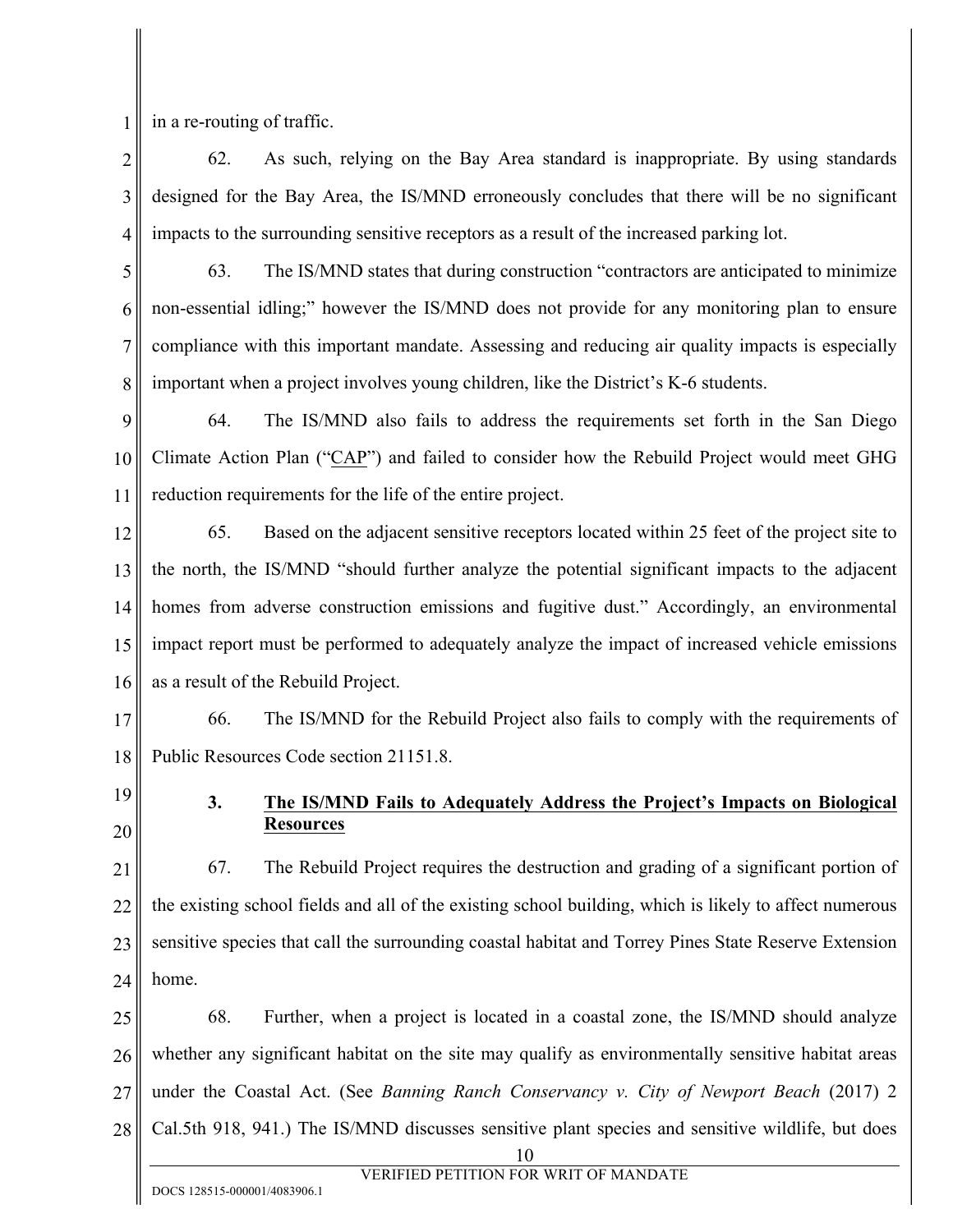1 2 not address whether the project site contains any environmentally sensitive habitat under the Coastal Act. The IS/MND fails to meet this requirement of the Coastal Act.

3 4 5 6 69. The IS/MND omits the proper Coastal Act analysis and fails to discuss all of the Rebuild Project's possible effects on the environment. The evidence shows thatit is possible that the Rebuild Project will have a significant effect on the environment and thus, an environmental impact report must be prepared.

7 8

### **4. The IS/MND Fails to Adequately Address the Project's Impacts on Hazards and Hazardous Materials**

9 10 11 12 13 70. The IS/MND's analysis of the Rebuild Project's environmental effects related to hazards and hazardous materials is based in part on the Phase 1 Environmental Site Assessment for the Del Mar Heights Elementary School Rebuild Project, conducted by PlaceWorks in October 2019 (the "ESA"). The ESA omits discussion of four topics necessary for evaluating a demolition and complete rebuild project of this scale.

14 15 16 17 18 19 20 21 22 71. First, the ESA failed to fully consider the presence of polychlorinated biphenyls ("PCB") occurring on site. The ESA conducted an assessment of PCBs that was limited to "'electrical or hydraulic equipment known or likely to contain PCBs' to the extent visually and or physically observed or identified," and concluded that no electrical or hydraulic equipment was observed on site. However, the ESA should have performed a more thorough analysis given the prior presence of PCBs on site. In 2000, the School had PCBs transported off-site for proper disposal. The ESA does not discuss the amount and source of the PCBs, and how they were used/handled on site. Further analysis is necessary to ensure that the PCBs were properly removed from the site, and to ensure that remaining PCBs, if any, are within acceptable limits.

23 24 25 26 27 28 72. Second, in 2000 the School had 20.22 tons of asbestos containing waste that was transported off-site for disposal under a manifest. The ESA does not describe the source of the waste. Due to the age of the School's original development, asbestos-containing materials are likely present and a proper management plan should be in place for the planned demolition activities since they pose an air emission risk to students, teachers, and the surrounding community.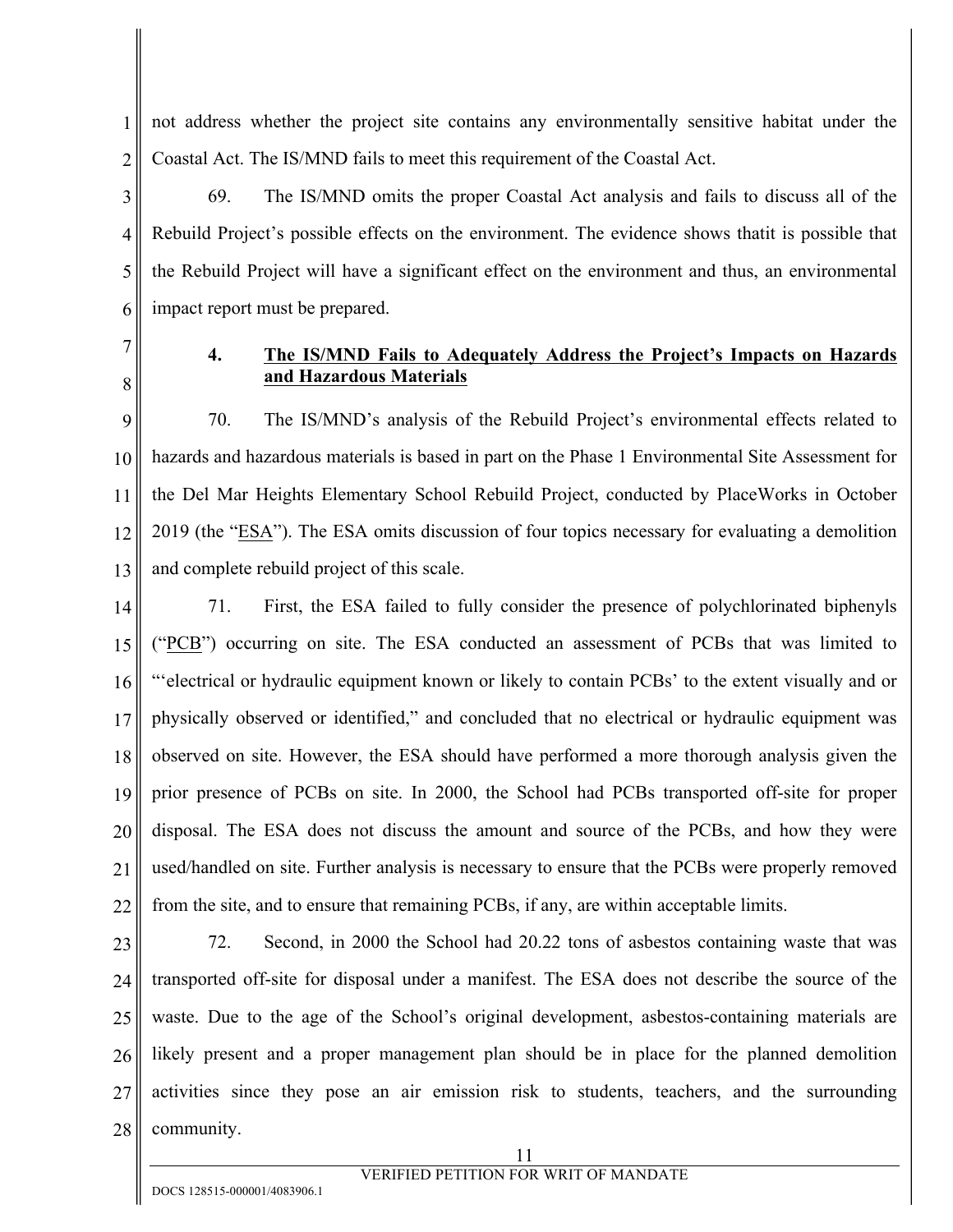1 2 3 4 5 73. Third, in 2000 the School also disposed of 0.17 tons of organic liquid off-site. The ESA does not discuss what generated this material and how it was managed while on-site. Additional analysis and discussion is required to ensure that this organic liquid was properly disposed of and does not remain on site as a risk to students, teachers and the surrounding community.

6 7 8 9 10 74. Finally, Assembly Bill 746 (Health & Safety Code, § 116277) requires that by July 1, 2019, community water systems test lead levels in drinking water at all public K-12 schools constructed before January 1, 2010. The ESA does not discuss whether this test was done, and whether the results were satisfactory. The District must perform this test to ensure compliance with this regulation, and the safety of their students.

11

12

## **5. The IS/MND Fails to Adequately Address the Project's Impacts on Hydrology and Water Quality**

13 14 75. The IS/MND fails to adequately analyze and address the stormwater management for the Rebuild Project.

15 16 76. The existing stormwater outfall pipes show significant signs of deterioration and are causing erosion along the southern and western limits of the School.

17 18 77. This has resulted in failed drainages, and deep erosional gullies and loss of vegetation within the eroded areas.

19 20 21 78. The impacts of these failing outfall pipes extend into the adjacent Torrey Pines State Reserve Extension; however, the existing and continuing damage resulting from the on-site stormwater has not been addressed as part of the Rebuild Project.

22 23 79. The IS/MND fails to provide sufficient information regarding the Rebuild Project's stormwater management plans.

24 25 80. The Rebuild Project will greatly increase the amount of impervious cover on the site and includes major modifications to the site's current stormwater management.

26 27 28 81. The IS/MND fails to provide any details as to the proposed plan and summarily concludes that BMPs such as swales and landscape planters would reduce runoff. In approving the Rebuild Project, the District must analyze the impacts to the environment, including any adverse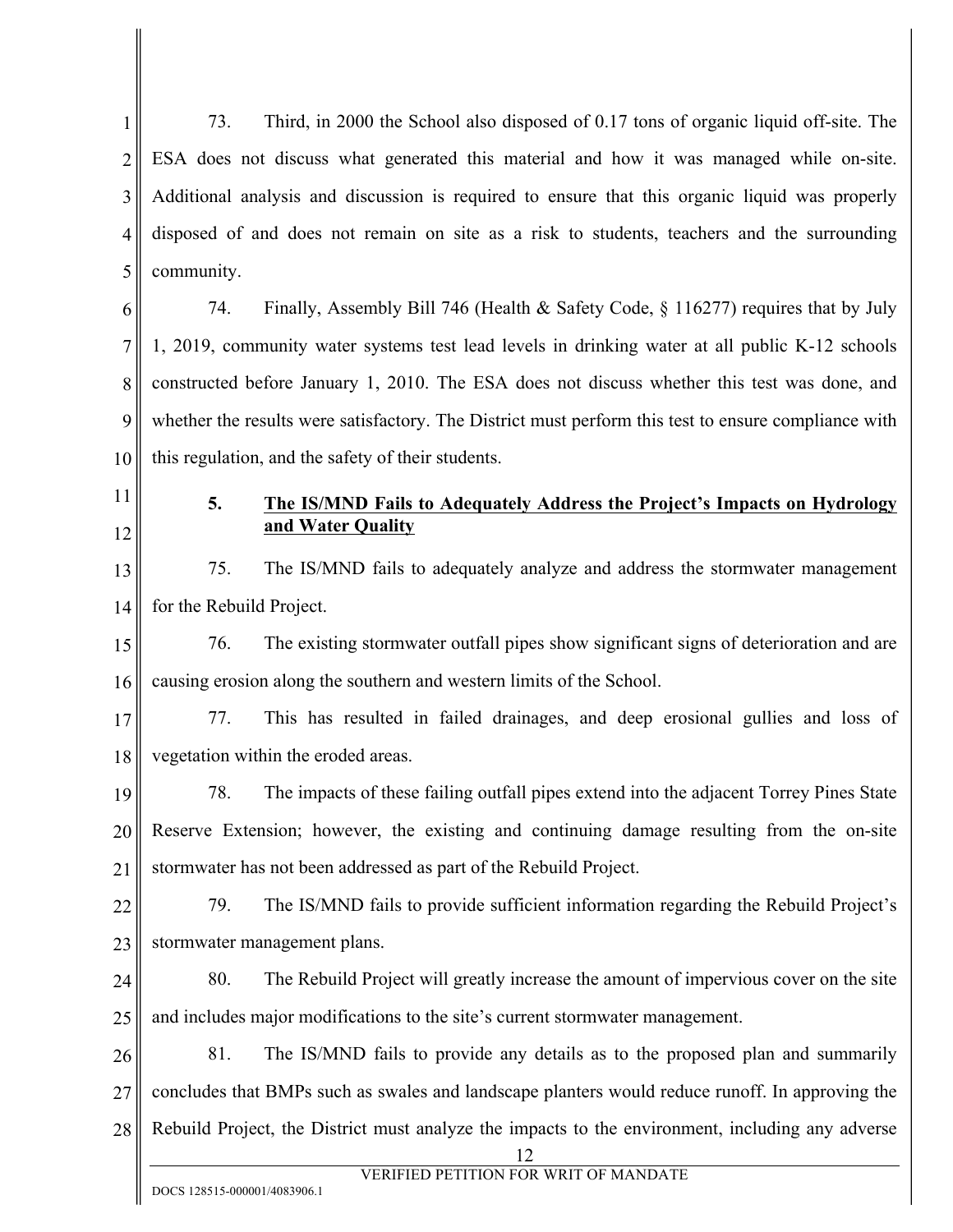1 impacts related to improper or insufficient stormwater management.

2 3 82. A complete analysis of the stormwater management plans for the Rebuild Project is therefore a necessary element of the IS/MND.

4 5

## **6. The IS/MND Fails to Adequately Address the Project's Impacts on Land Use & Planning**

6 7 83. The IS/MND concludes there will be no impacts to land use and planning but it fails to discuss conformity with the City's General Plan and the Torrey Pines Community Plan.

8 9 10 11 12 84. In determining whether the Rebuild Project will cause a significant environmental impact due to a conflict with any land use plan, policy, or regulation adopted for the purpose of avoiding or mitigating an environmental effect, the IS/MND only analyzed the zoning of the project site and stated that the Rebuild Project would not change the zoning or land use designation of the site (which is currently RS-1-3 Instructional and Public and Semi-Public facilities).

13 14 85. The IS/MND did not consider whether the Rebuild Project conflicts with the City's General Plan, specific plan, and local coastal program.

15 16 86. The IS/MND's discussion of land use and planning focuses only on zoning and does not mention the City of San Diego's General Plan or the Torrey Pines Community Plan.

17

18

## **7. The IS/MND Fails to Adequately Address the Project's Impacts on Noise**

## **a.** *The IS/MND Excludes Critical Thresholds of Significance for Noise*

19 20 87. The IS/MND fails to use an adequate threshold of significance to determine noise related impacts.

21 22 23 24 88. The IS/MND states that it is using the recommended criteria set forth in the City of San Diego's CEQA Significance Determination Thresholds (the "City Thresholds"), but only includes the threshold of whether the Rebuild Project would expose people to noise levels in excess of the City's adopted noise ordinance.

25

89. The IS/MND did not conduct any noise monitoring at or around the project site.

26 27 28 90. In order to provide accurate information of the existing baseline conditions and future noise level impacts to the adjacent residential homes, the noise study must be revised to include ambient daytime noise monitoring at the property line of the adjacent homes.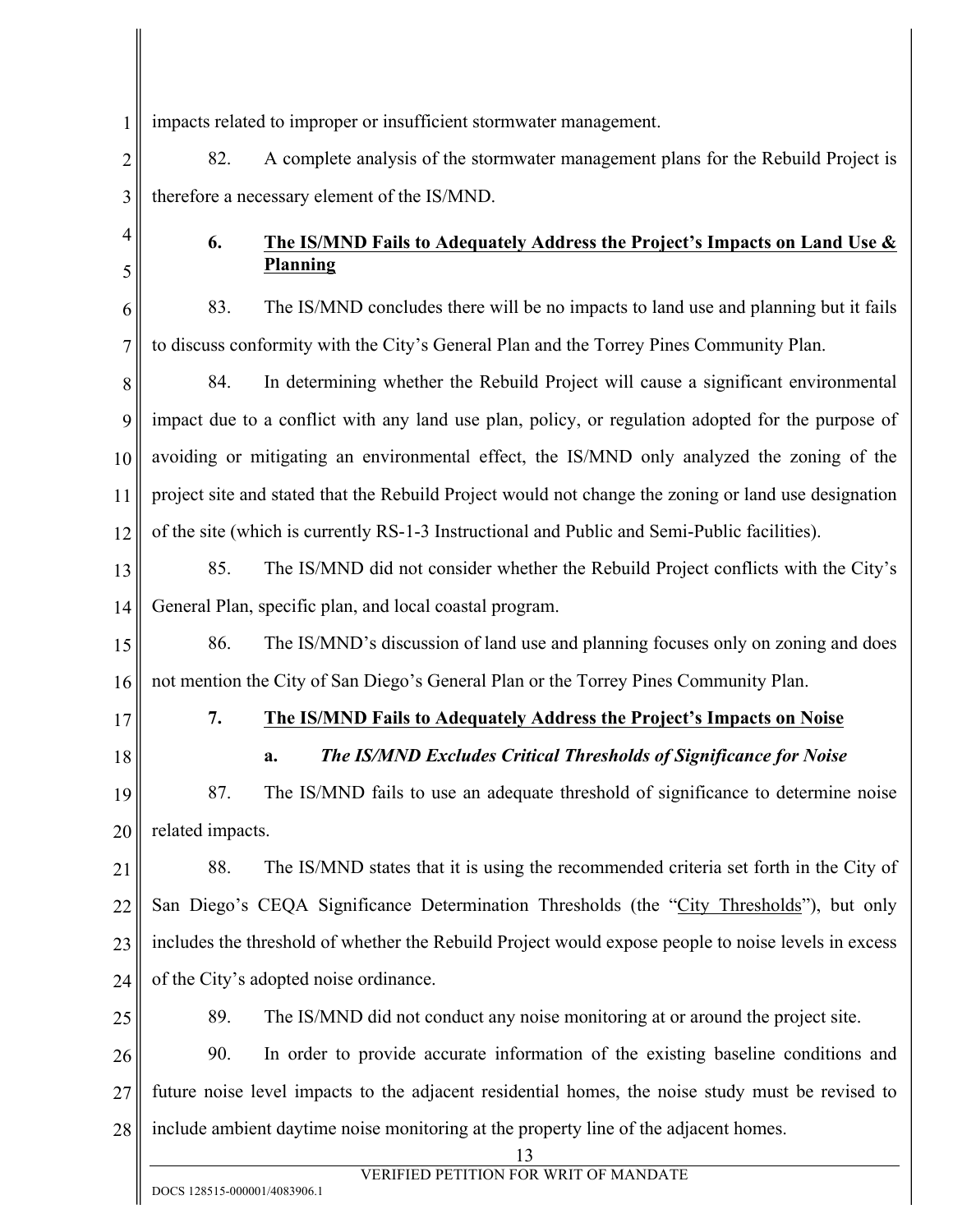1 2 91. By excluding impacts to existing ambient noise levels, the District has improperly excluded the analysis of potentially significant impacts of the Rebuild Project.

3 4

### **b.** *The IS/MND Improperly Concludes the Project will Have Less than Significant Impacts to Noise Levels*

5 6 7 8 9 10 92. The single-family homes to the north and east of the project site are sensitive receptors "where quiet environments are necessary for the enjoyment, public health, and safety of the community." The San Diego Municipal Code (Chapter 5, Article 9.5) sets the following exterior sound level limits for single-family residential areas: 50db (7 a.m. to 7 p.m.), 45db (7 p.m. to 10 p.m.), and 40db (10 p.m. to 7 a.m.). The City Thresholds state that temporary construction noise exceeding 75dB at a sensitive receptor would be considered a significant impact.

11

### **(1) Construction Related Noise Impacts**

12 13 14 15 16 93. The IS/MND found that average noise levels resulting from construction activities were less than significant. The District concluded that construction related noise levels would not exceed the 75dBA limit set forth in the City's Thresholds at the nearest residential property, and therefore the construction related noise would be a less-than-significant impact to the surrounding residential receptors.

17 18 94. This finding was based on noise impacts to single-family homes located 330 feet east of the project site.

19 20 21 95. The IS/MND fails to recognize that residential homes are located less than 25 feet from the project site to the north, within 85 feet of the residential homes to the east, and less than 100 feet from the Torrey Pines Extension State Park and Trail.

22 23 24 25 96. Project related construction noise was calculated from the center of the project site, and fails to account for any construction activities that would occur throughout the construction site—such as the construction of the expanded parking lot and new classrooms, all of which are located within 330 feet of the surrounding single-family residences.

26 27 28 97. The IS/MND improperly concludes that the construction-related noise impacts will produce a less than significant impact to the surrounding sensitive residential receptors, since there is are potentially significant noise impacts to the surrounding residential homes and Torrey Pines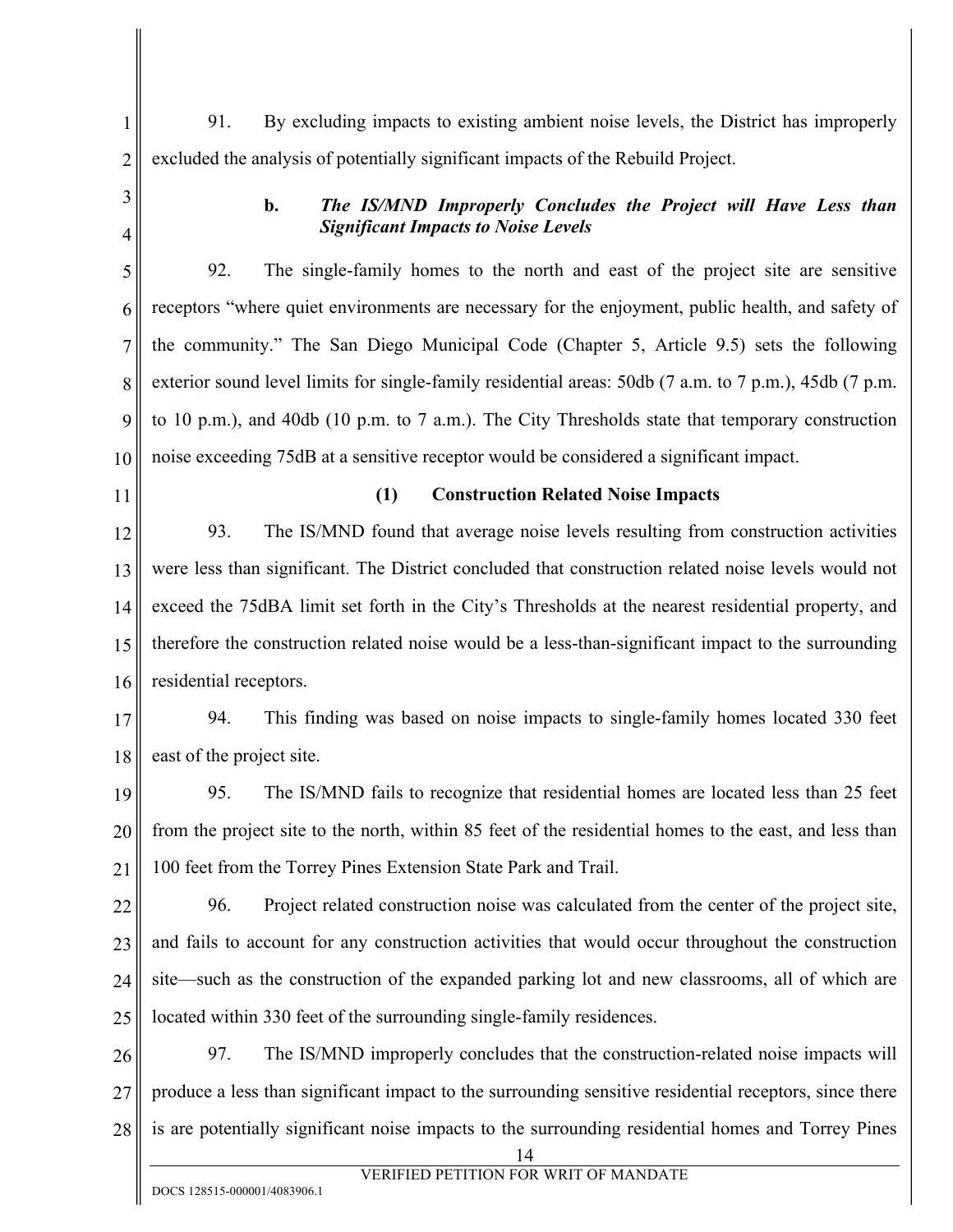1 State Reserve Extension.

2 3 4 5 98. RK Engineering Group, Inc. concluded that "[t]here is a potentially significant impact to the noise levels experienced at these residential homes and RK recommends that the project provide additional analysis of worst case construction noise levels at noise sensitive locations."

6

## **(2) Operational Noise Impacts**

7 8 9 10 99. The IS/MND fails to analyze the potential noise impacts on the adjacent Torrey Pines State Reserve, despite the fact that "construction activities are expected to occur at less than 100 feet from the Torrey Pines Extension State Park & Trail and may have a potentially significant effect in this area."

11 12 100. Construction and operational noise will both likely impact this area, and the District must analyze noise to determine whether there is a significant impact to this area.

13 14 15 101. Despite the expanded parking lot and added drop-off/pick-up lane parallel to Mira Montana Drive, the IS/MND concludes that traffic noise would not significantly increase above existing conditions and noise impacts would be less than significant.

16 17 18 102. The single-family residences on Mira Montana Drive currently face a garden and grass field; however, the Rebuild Project proposes to replace the grassy field with a parking lot and buildings.

19 20 21 103. This new construction will move the noise related impacts of idling cars, slamming car doors, car horns/beeps, and school loud speakers away from the current parking lot area directly in front of the homes on Mira Montana Drive.

22 23 24 104. The noise related impacts of the new parking lot and campus located directly in front of these properties and other single-family residences in the area may have potentially significant noise-related impacts.

25 26 27 28 105. Not only is it possible that the operational noise from the new campus and parking lot exceed the standards set forth in the SDMC, the new campus and parking lot will likely result in a significant impact to the existing ambient noise levels of the homes located on Mira Montana Drive.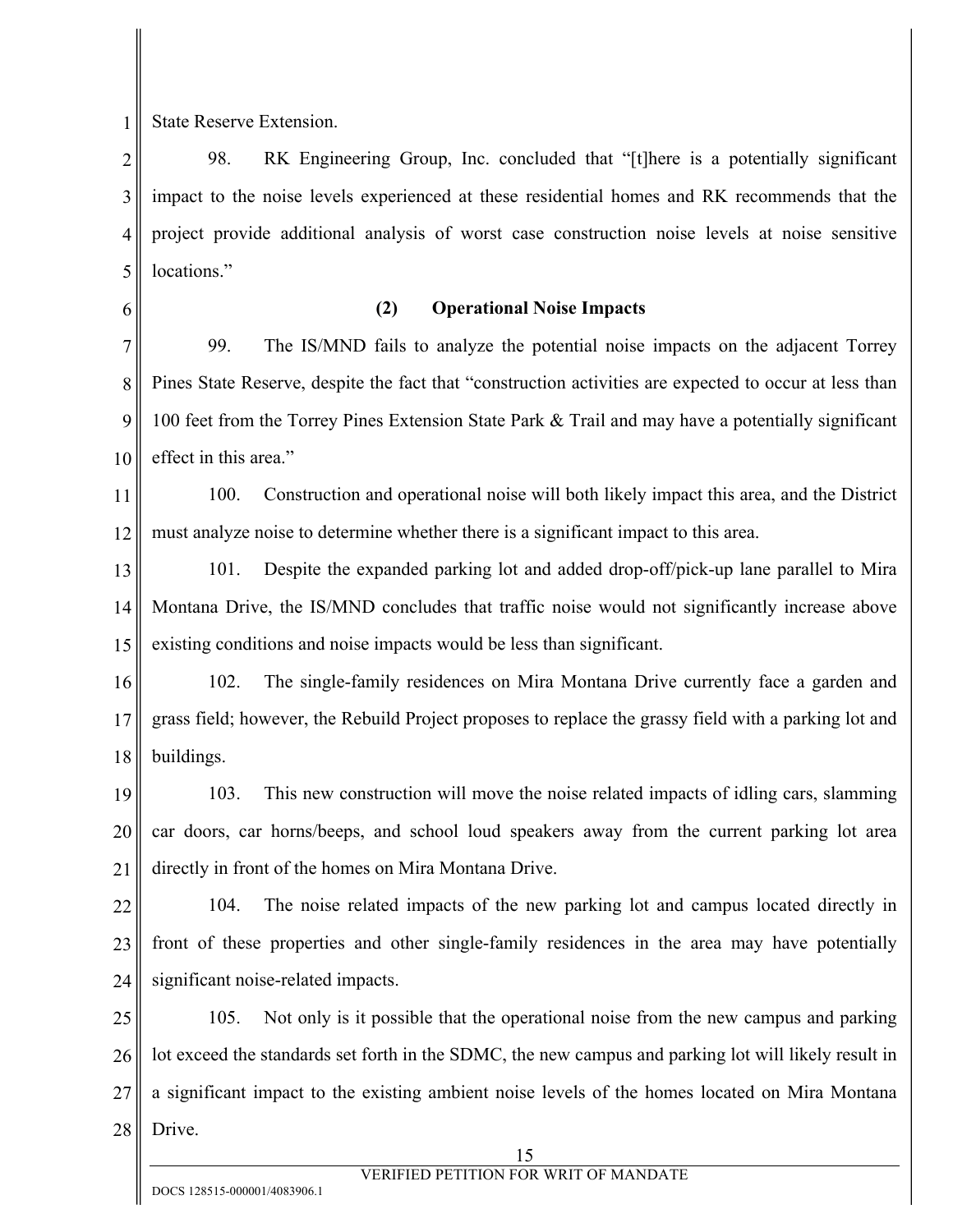1 2 3 4 5 6 7 8 9 10 11 12 13 14 15 16 17 18 19 20 21 22 23 24 25 26 27 28 16 VERIFIED PETITION FOR WRIT OF MANDATE DOCS 128515-000001/4083906.1 106. The IS/MND fails to include existing ambient noise level measurements from the nearest sensitive noise receptors in order to determine the existing baseline conditions. Expansion of the parking lot and the addition of a drop-off/pick-up lane along the east and southeast portions of the site may result in a potentially significant effect resulting from the additional vehicle movement and parking lot activity that may occur on-site. 107. The District must establish baseline conditions and include a threshold of significance to determine whether the Rebuild Project will have a significant effect on the existing ambient noise levels for the community. 108. Accordingly the District must prepare an environmental impact report to analyze and address any potentially significant increases in noise. **8. The IS/MND Fails to Adequately Address the Project's Impacts on Public Services and Recreation a.** *The IS/MND Fails to Adequately Address Impacts to Fire Protection* 109. The IS/MND concludes that there would be no impact to fire protection since the student capacity would remain unchanged and the expanded parking lot would remove congestion adjacent to the school and the addition of fire lanes would improve emergency vehicle access. 110. The IS/MND fails to analyze whether the expanded parking lot and addition of cars on campus would impede emergency access, since the parking lot drive aisles may limit or block emergency vehicles from quickly reaching the far ends of campus during peak drop-off and pickup times. 111. The District must perform an emergency access and fire access study, as well as a traffic study to ensure that the new parking lot does not create an impediment for first responders and slow response times. **b.** *The IS/MND Fails to Adequately Address Impacts to Schools*  112. The California Department of Education Guide to School Site Analysis and Development (2000 Edition) (the "Site Development Guide")<sup>2</sup> was drafted for the purpose of "assist[ing] school districts in determining the amount of land needed to support their educational <sup>2</sup> Available at https://www.cde.ca.gov/ls/fa/sf/documents/schoolsiteanalysis2000.pdf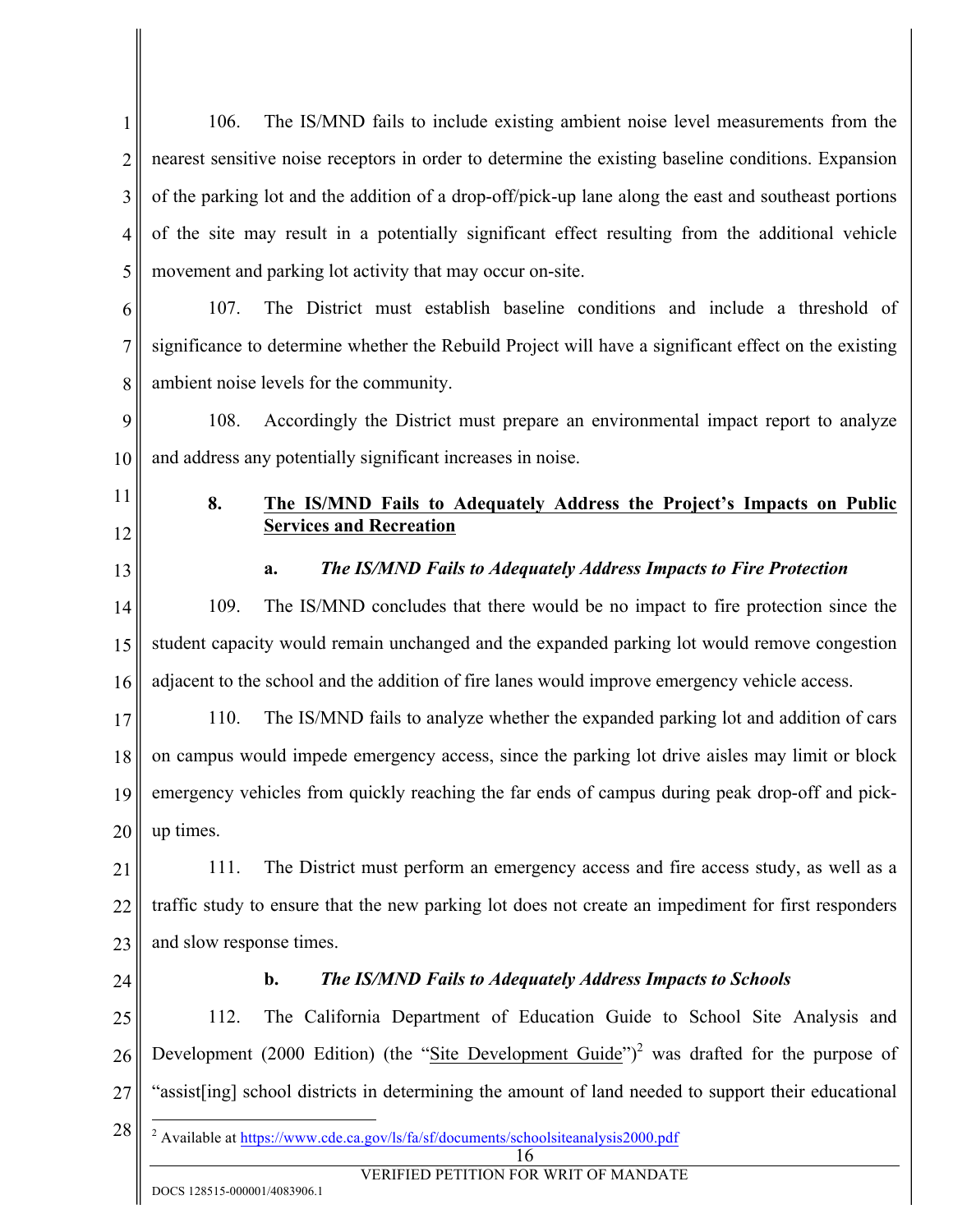1 2 programs in accord with their stated goals and in accord with recommendations of the California Department of Education."

3 4 5 113. Based on the most recent enrollment figures in the Del Mar Heights Elementary School Accountability Report Card, the Site Development Guide states that a school like Del Mar Heights should have outdoor field areas (exclusive of kindergarten) totaling 166,320 square feet.<sup>3</sup>

6

7

8

114. The District's plans call for a reduction of the field area by 41,643 square feet, which by the District's calculations will result in a field area of only 92,213 square feet—far short of the requirements set forth by the California Department of Education.<sup>4</sup>

9 10 11 12 115. The District states that there are no impacts to schools because the project would address the most critical physical needs of buildings and grounds at the campus; however, the current design of the Rebuild Project will deprive students of the necessary field area as determined by the California Department of Education.

13 14 116. Accordingly, the Rebuild Project presents a potentially significant impact to public services and an environmental impact report should be drafted to address this potential impact.

- 15
- 16

## **c.** *The IS/MND Fails to Adequately Address Impacts to Parks and Recreation*

17 18 19 20 21 22 23 117. The IS/MND concludes that the Rebuild Project had a less than significant impact to parks and a less than significant impact to recreation. The IS/MND concludes that the Rebuild Project would not generate a demand for park space, would not result in negative impacts to existing neighborhood and regional parks or other recreational facilities, and would not require construction of offsite recreational facilities. In support of these conclusions the IS/MND states that the project would improve the recreational facilities available for community use by providing amenities that are not currently available to the community.

24

118. The IS/MND fails to consider the impact of greatly reducing open space within a

25

27

26 <sup>3</sup> In 2018–19, the Del Mar Heights School had an enrollment of 211 students in Grades 1 through 3, and 221 students in Grades 4 through 6. The Site Development Guide states that the school should have two (2) fields measuring 90 feet by 120 feet, with a 10% factor for layout for Grades 1 through 3 (23,760 square feet), and four (4) fields measuring 180

28 feet by 180 feet, with a 10% factor for layout for Grades 4 through 6 (142,560 square feet). 4 Save the Field disputes the accuracy of the District's calculations and estimates that the true size of the new field is less than 80,000 square feet.

## VERIFIED PETITION FOR WRIT OF MANDATE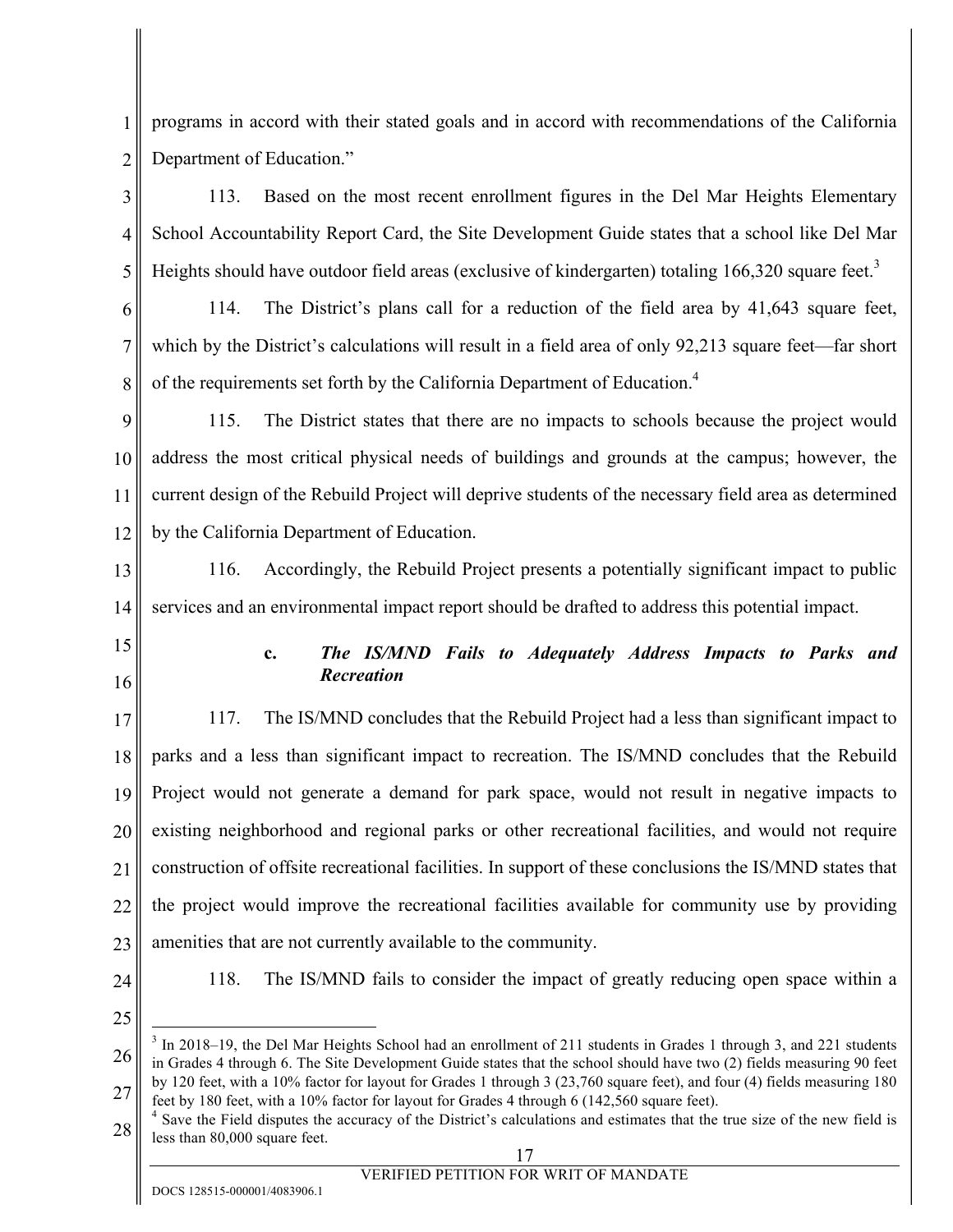1 2 3 4 5 6 7 community that is already significantly lacking park space. The City's General Plan, Recreational Element, establishes a population-based park requirement of 2.40 usable acres per 1,000 population. As set forth in the Torrey Pines Community Plan, the potential buildout population of the community area is 7,000 and would require 16.80 usable acres of park space. The only park within the Torrey Pines community plan area is the Crest Canyon Neighborhood Park, which has approximately 1.5 acres of usable park area. Thus, the Torrey Pines community planning area is 15.30 acres short of its requirements.

8 9 10 11 119. The Torrey Pines Community Plan recognizes the need for additional park space and has expressly indicated a possible joint use of the Del Mar Heights Elementary School to help fulfill its shortfall. Now, instead of helping the existing shortage of parks, the Rebuild Project proposes to diminish the usable park area by at least 41,643 square feet (.96 acres).

12 13 14 120. There is a likely possibility that the reduction of usable recreation area from the school site will generate a demand for park space and would cause increased use of other existing (and limited) park facilities within the Torrey Pines community plan area.

15 16 17 18 121. The IS/MND therefore improperly concluded that there is a less than significant impact to parks and recreation, and an environmental impact report should be prepared to analyze the impacts to parks and recreation as a result of the Rebuild Project's reduction in usable open space.

19 20

### **9. The IS/MND Fails to Adequately Address the Project's Impacts on Transportation**

21 22 23 24 122. The transportation analysis included in the IS/MND is deficient and the Rebuild Project may result in significant impacts around the Del Mar Heights School, Del Mar Hills Academy and communities located to the east along Carmel Valley Road which will provide access to the existing Ocean Air Elementary School.

25 26 27 28 123. The traffic impacts caused by the redistribution of the Rebuild Project may result in significant environmental effects and further assessment and potentially additional mitigation measures are required to analyze and reduce the potential impacts to the residential communities in these areas.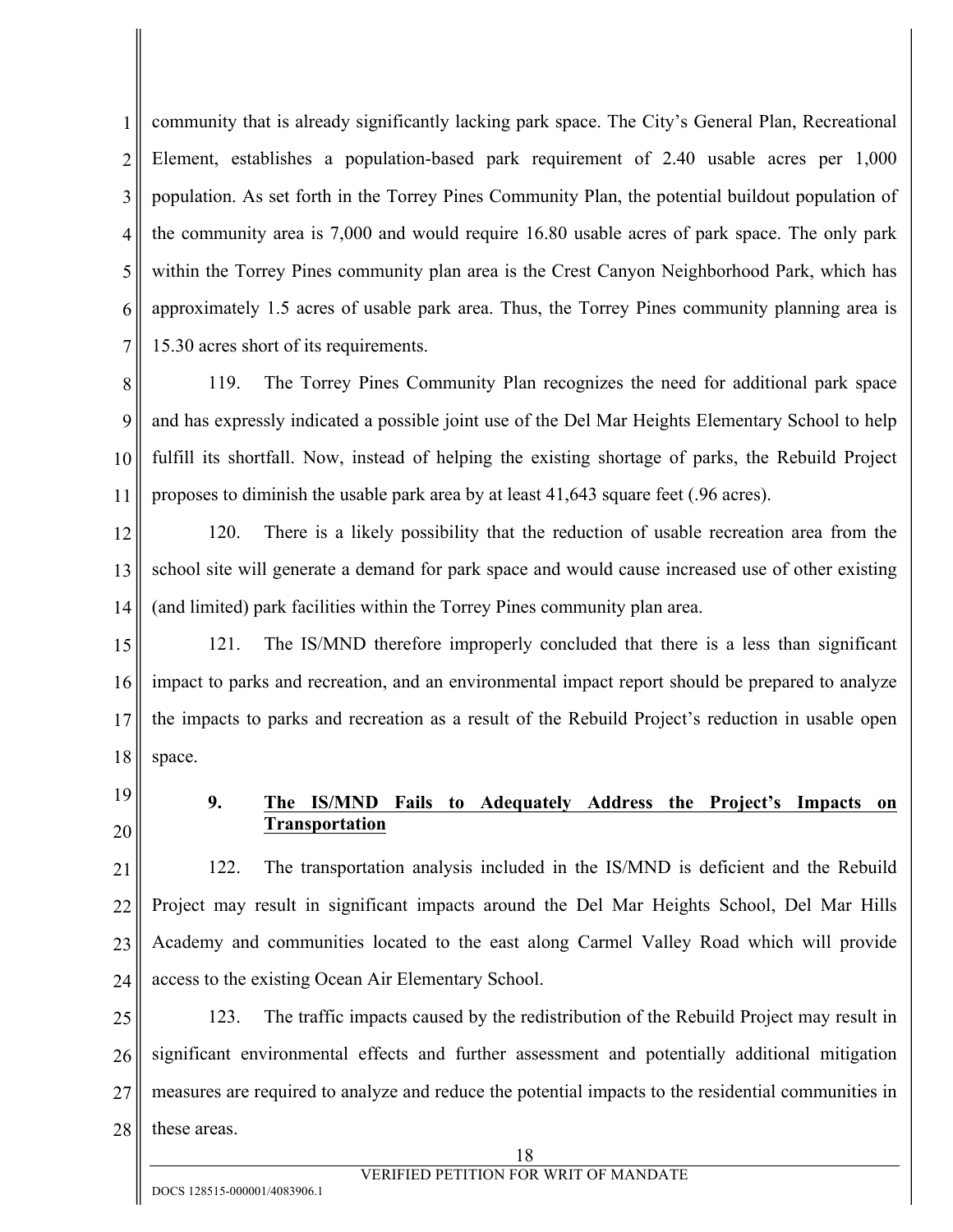1 2 124. The traffic analysis only reviewed traffic impacts at three intersections in the vicinity of the Del Mar Hills Academy and Ocean Air Elementary School.

3 4 5 125. The analysis presents several issues with respect to the assumed redistribution of traffic to those other schools and the need to access additional intersections, especially with respect to the Ocean Air Elementary School.

6 7 126. Additional study area intersects are needed to fully assess the potentially significant redistribution impacts of traffic and buses to the other elementary schools.

8 9 10 127. Additionally, the potentially significant impacts of the bus traffic need to be assessed both to/from the Del Mar Hills Academy and Ocean Air School. This was not included in the Traffic Impact Analysis.

11 12 13 14 15 128. The IS/MND did not document whether the traffic counts were obtained in February 2020, or even if the traffic counts were done when school was in full session. Since no traffic count worksheet was provided, the date and accuracy of the counts cannot be determined. This must be clarified so that a full review of the potentially significant impacts can be determined from accurate baseline conditions.

16 17 18 19 129. Further, traffic generation of additional bus traffic must be considered in the traffic analysis. Bus trips must be converted to Passenger Car Equivalents ("PCEs") to adequately address the impacts of the redistribution of project traffic and the use of buses taking students to Del Mar Hills Academy and the Ocean Air Elementary School.

20 21 22 23 24 25 26 27 130. As a result of the existing traffic congestion in the vicinity of Del Mar Hills Academy, an alternative staging area for students being transferred by bus should be considered. The currently proposed bus staging at the Del Mar Hills Academy would eliminate a substantial amount of on-street parking that is currently utilized by the school and adjacent residential neighborhood. Buses returning back to Del Mar Heights Road would be required to travel through the existing residential neighborhood causes unnecessary and potentially significant impacts. The bus staging is currently a red curb zone and existing major driveway to the Bella Del Mar Apartments.

28

131. Bus parking in this area would cause congestion and potentially dangerous sight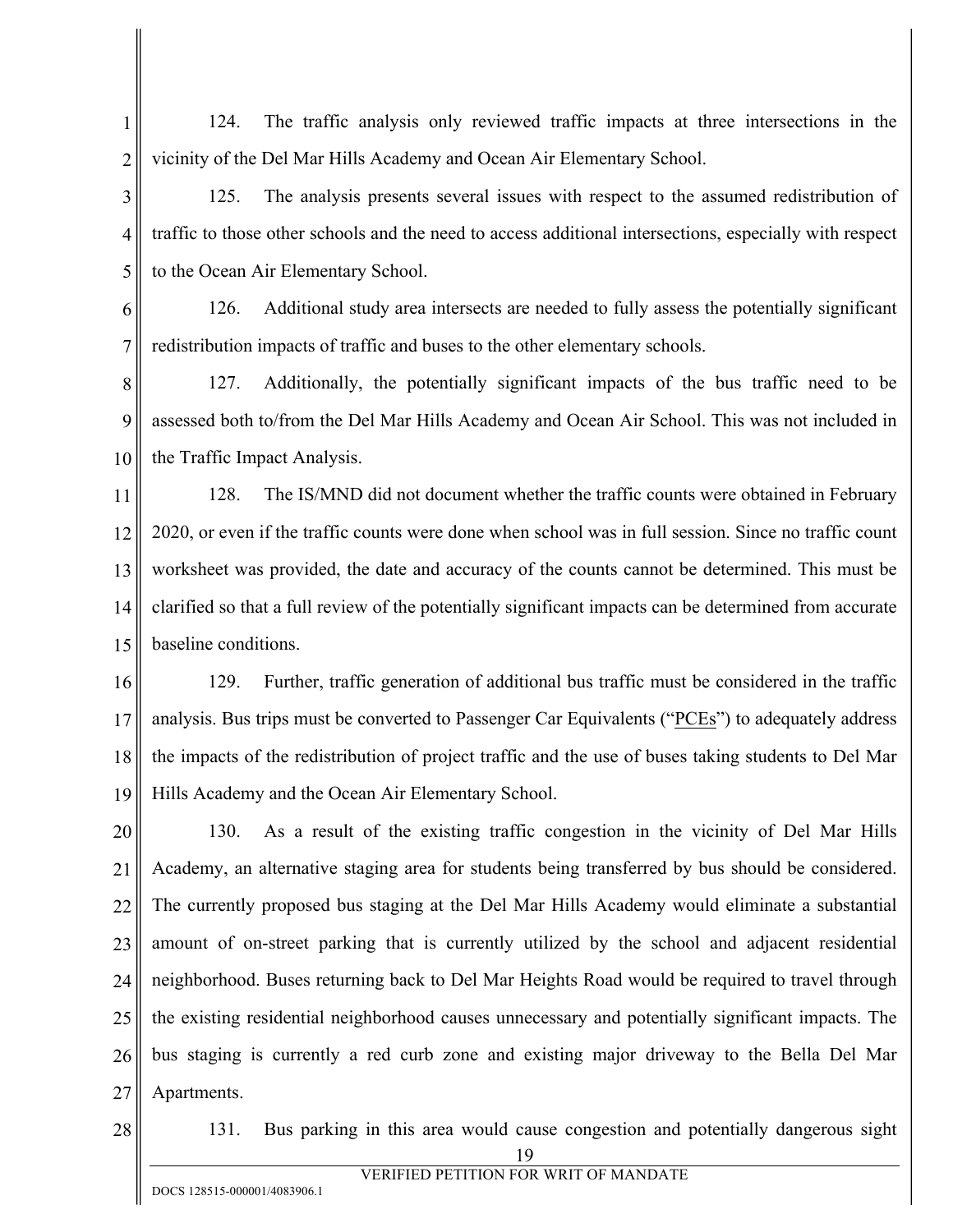1 distance problems at this driveway.

2 3 4 5 132. There may be a potentially significant impact as a result of these factors and for the safety to the students, an alternative staging area, outside of the existing impacted area around the Del Mar Hills Academy School, needs to be located for the bus traffic which won't impact the existing residential neighborhood.

6 7 8 9 133. The distribution of traffic to the Ocean Air Elementary School of 35% is unrealistic. The vast majority of traffic that will be redistributed from the Del Mar Heights School including cars and buses would come from the west of Center Heights Drive along Carmel Mountain Road. The 35% distribution to and from the east of Center Heights Drive does not appear to be realistic.

10 11 12 13 134. A Construction Traffic Impact Analysis was not provided as part of the IS/MND. Potentially significant traffic impacts during construction need to be assessed with respect to workers, deliveries, construction vehicles and other activities that will occur during the various phases of construction.

14 15 16 17 18 135. The Proposed Site Plan "includes construction of an ADA-complaint ramp and stairs from the Mira Montana Drive cul-de-sac down to the southeastern end of the campus." The MND claims that "[t]his will improve safety as students are now following a dirt path at this location." The MND, however, fails to account for the potentially significant traffic and safety impacts resulting from this new student pick-up and drop-off location.

19 20 136. Mira Montana Drive is a small residential street that is insufficient to handle a significant volume of vehicle traffic associated with student drop-off and pick-up.

21 22 137. The width of Mira Montana Drive between Mira Montana Place and the cul-de-sac decreases significantly from 35 feet to only 20 feet.

23 24 138. The Proposed Site Plan creates a new, unofficial student drop-off and pick-up location which would create significant traffic and safety impacts to Mira Montana Drive.

25 26 27 28 139. The narrow section of Mira Montana Road cannot support any increased traffic and would create significant traffic concerns as well as safety issues for fire and emergency access to the nearby homes and canyon. Given the narrow width of the road, the entire westerly side of Mira Montana Drive is a designated no parking zone.

20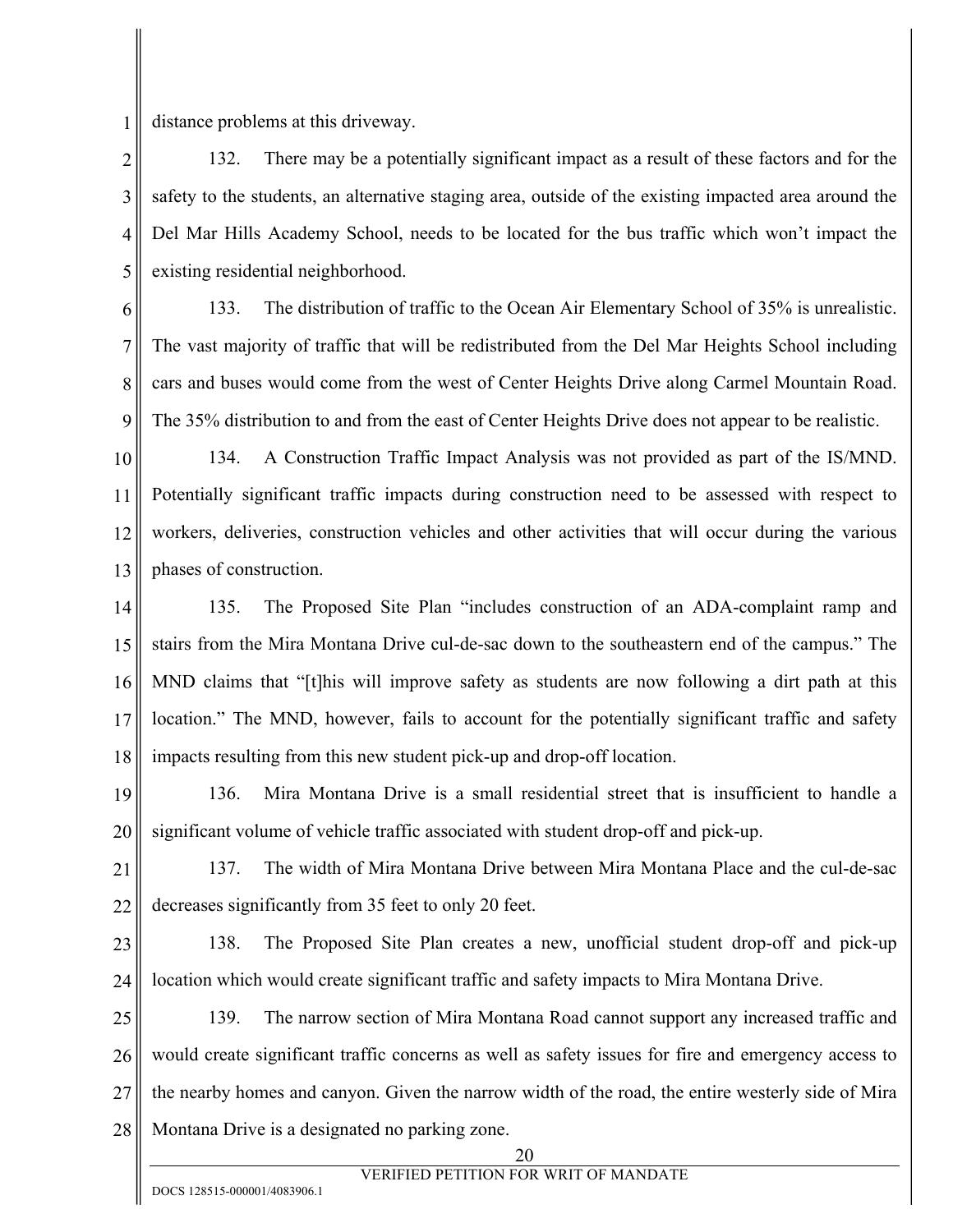2 3 4 5 6 7 8 9 10 11 12 access to the school; therefore, little student drop-off/pick-up occurs in this area. 141. By adding a staircase and ramp to this location, the Rebuild Project will significantly increase the number of parents who will drop-off or pick-up their students from Mira Montana Drive. The Rebuild Project will create a potentially significant impact to this area that must be studied. 142. Accordingly, the District must prepare an EIR in order to study the traffic and safety impacts resulting from this new access point. **10. The IS/MND Fails to Adequately Address the Project's Impacts on Wildfire and Emergency/Fire Access**  143. The Del Mar Heights School is located in or near a Very High Fire Severity Zone (Gov. Code, § 51178).

140. Currently, the Mira Montana Drive cul-de-sac is adjacent to the field without direct

13 14 15 144. The Rebuild Project will completely redesign the campus and will result in the majority of classrooms being located south of their current location, much further away from the single entrance on Boquita Drive.

16 17 145. Additionally, new improvements are being constructed southwest of their current location, near the Torrey Pines State Reserve Extension.

18 19 20 146. The sole access point to the entire campus is the entrance at the end of Boquita Drive, which requires first responders to travel much greater distances through a crowded parking lot before reaching the majority of classrooms.

21 22 23 24 25 26 27 28 147. The IS/MND fails to adequate address the levels of significance for wildfires. The District erroneously concludes that the Rebuild Project will have less than significant impacts to (a) impairment of an adopted emergency response plan or emergency evacuation plan, (b) exacerbation of wildfire risks due to slope, prevailing winds and other factors thereby exposing project occupants to pollutant concentrations from wildfire or uncontrolled spread of wildfire, (c) will require the installation or maintenance of associated infrastructure that may exacerbate fire risk or that may result in temporary or ongoing impacts to the environment, and (d) expose people or structures to significant risks as the result of runoff, post-fire slope instability or drainage

1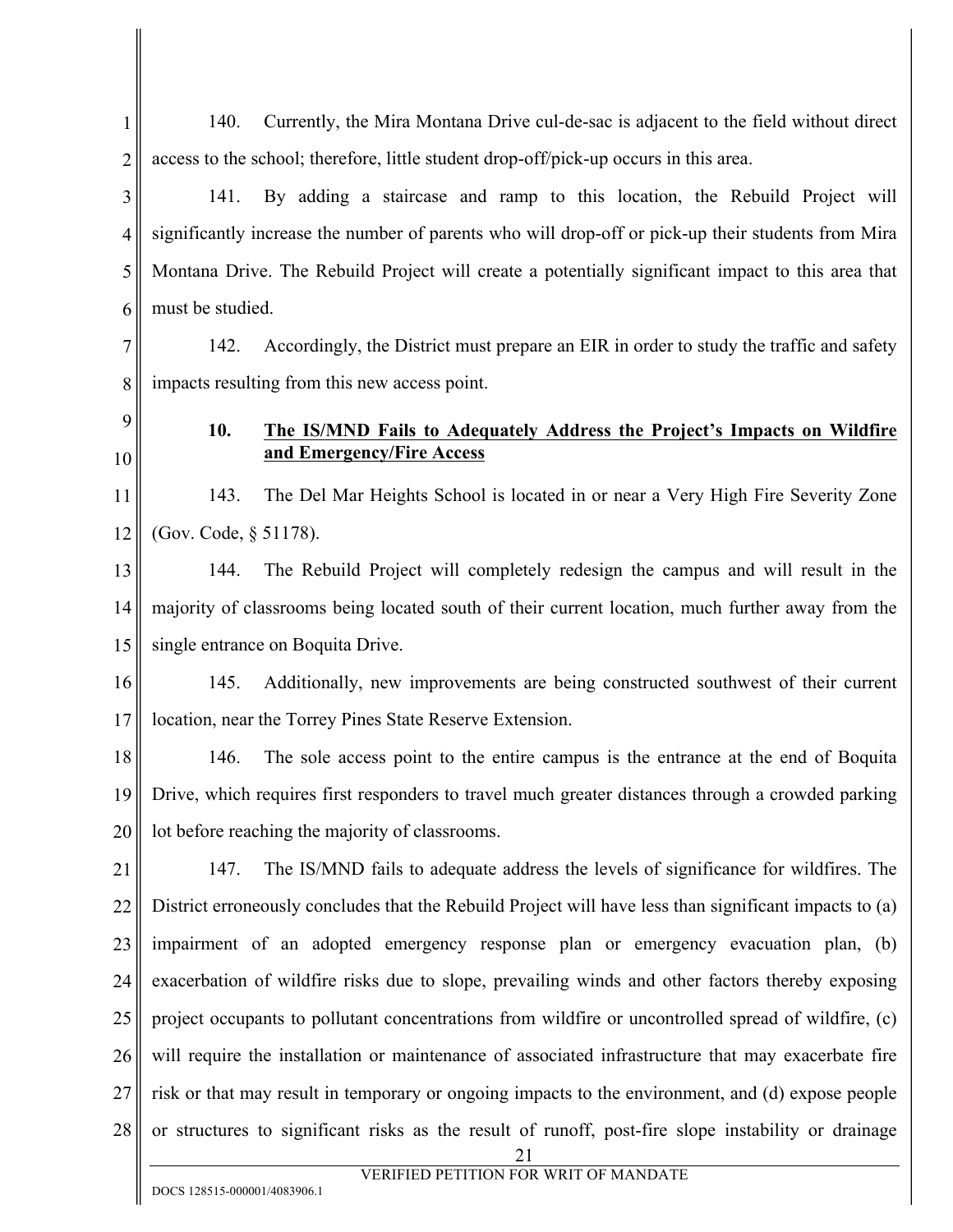1 changes.

2 3 4 5 6 148. The IS/MND does not include a specific wildfire evacuation study as part of the environmental review despite the new design of the campus. Evacuation of the campus will likely take much longer than before, since students will now be housed in classrooms on the very southern portion of the campus, compared to the current location of the classrooms on the northern end of campus near Boquita Drive.

7 8 9 10 149. The IS/MND summarily concludes that the proposed project "would improve parking and queuing onsite, thereby reducing congestion on the surrounding roadways, and would provide a 20-foot wide fire access lane around the entire campus," and that there are less than significant impacts to emergency response or emergency evacuation plans.

11 12 13 150. The District, however, has no evidence that the proposed design of the Rebuild Project will not conflict with current emergency response plans and will not significantly increase the emergency response times of first responders.

14 15 16 151. The District must perform a traffic study and an evacuation study to ensure that first responders would have adequate access to the site during peak drop-off and pick-up times and that students and staff can safely evacuate in the event of a wildfire.

17 18 152. An evacuation plan/time study should have been performed given the substantial increase in the number of students enrolled at the School.

19 20 21 153. Del Mar Heights School was originally constructed for 350 students—who were to be bussed to school—but now has an enrollment of approximately 500 students, none of whom are bussed.

22 23 24 25 26 27 154. The substantial increase in the student population, combined with the new design of the school, has the high probability of increasing evacuation times. Given the new design of the campus and the fact that the buildings (and students) are housed significantly further from the campus's only entrance, an evacuation study should be performed to ensure that the current design of the campus does not substantially impair emergency response/evacuation and does not expose students and teachers to unnecessary risk.

28

155. The IS/MND erroneously concludes that the Rebuild Project would not require the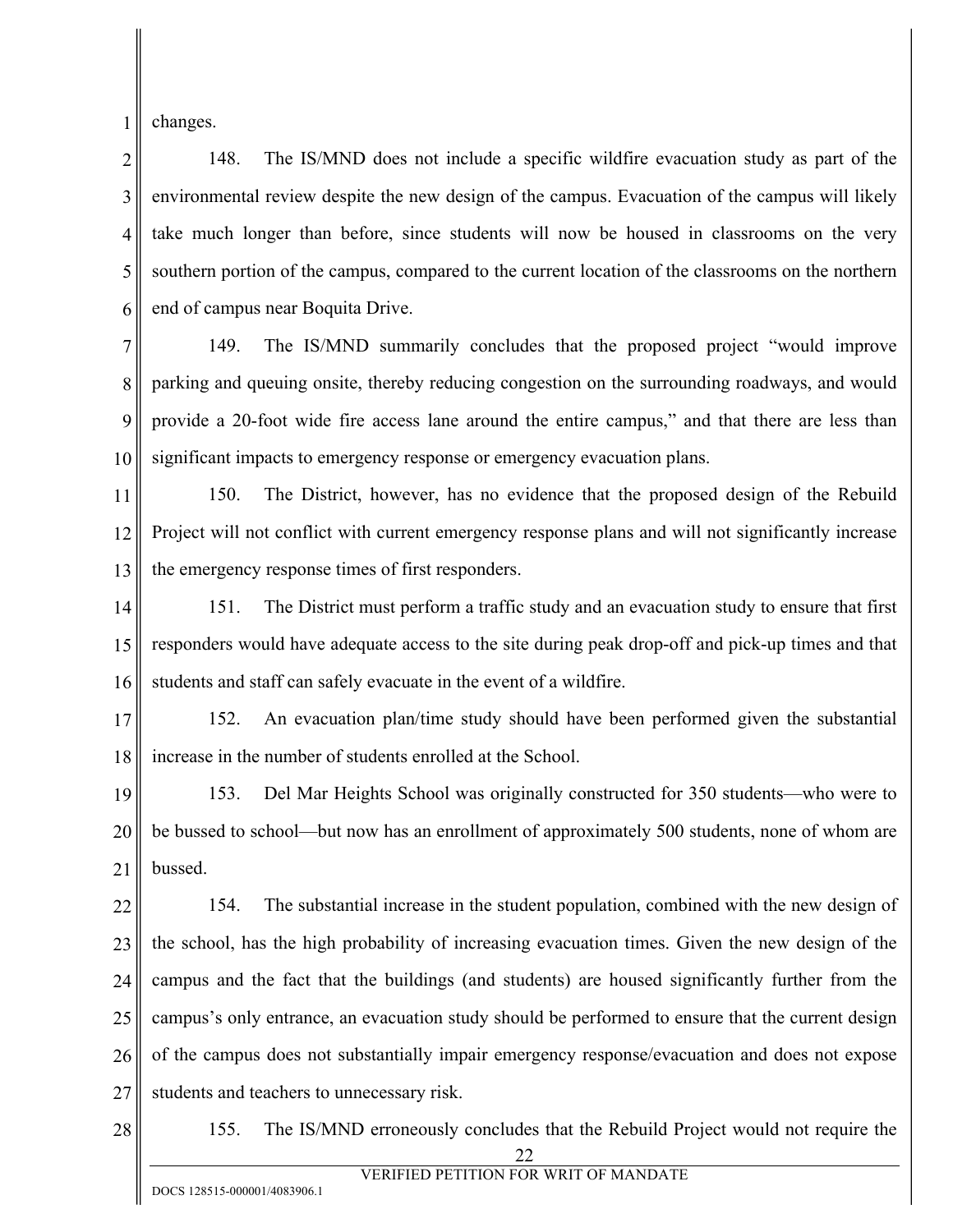1 2 3 4 5 6 installation or maintenance of associated infrastructure that may exacerbate fire risk or that may result in temporary or ongoing risks to the environment. The IS/MND only discusses the installation of utilities to meet service requirements and states that infrastructure improvements would not directly increase fire risk. The IS/MND fails to state the fact that the Site Plan (Figure 5) does not show a fire access lane around the entire campus, which would significantly exacerbate fire risk to the children and the community.

7 8 9 10 156. Given the location of the Rebuild Project upslope from the adjacent Torrey Pines State Reserve Extension, and the prevailing winds from the west, the Rebuild Project may exacerbate wildfire risks and expose project occupants and the nearby community to uncontrolled spread of wildfire.

11 12 157. The IS/MND merely concludes that the project has fire resistant components and will comply with applicable codes, and that any impacts are less than significant.

13 14 15 158. The IS/MND fails to analyze and discuss the impacts of the Rebuild Project and the possible significant effects resulting from the prevailing winds and open space adjacent to the Rebuild Project.

16 17 159. Accordingly, the IS/MND fails to adequately address the levels of significance for wildfires.

18 19

20

### **FIRST CAUSE OF ACTION**

### **(Violation of the California Environmental Quality Act)**

#### **[Public Resources Code section 21000** *et seq***.]**

21 22 160. Petitioner incorporates by reference each and every allegation contained in each paragraph above and below as though the same was set forth in full herein.

23 24 25 26 161. Respondent is charged with the authority to regulate and administer land use activities within its jurisdiction, subject at all times to the obligations and limitations of all applicable state, federal and other laws, including CEQA, the CEQA Guidelines, the California Planning and Zoning Law, and the California Coastal Act.

27 28 162. The MND fails to comply with CEQA and is insufficient to support a decision on the Rebuild Project. In particular, the MND fails to provide necessary information and analysis and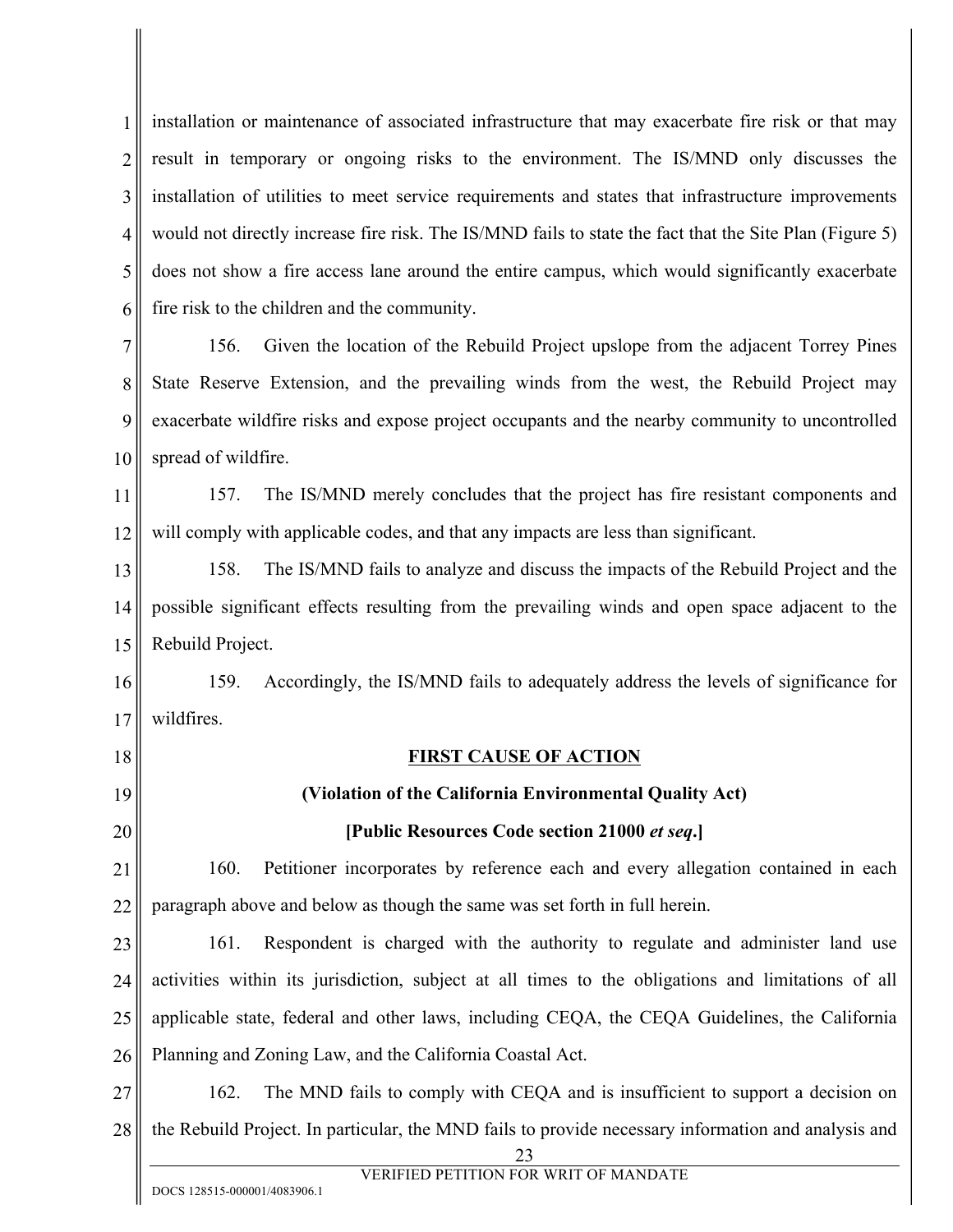1 2 contains an inadequate description of the Rebuild Project, fails to adequately disclose the scope of the Rebuild Project, and fails to identify the Project within the coastal overlay zone.

3 4 5 6 163. In addition, the MND fails to state or substantially understates the severity and scope of the Rebuild Project's environmental impacts, including impacts to Aesthetics; Air Quality/Greenhouse Gas Emissions; Biological Resources; Hazards and Hazardous Materials; Hydrology and Water Quality; Land Use and Planning; Noise and Public Services and Recreation.

7 8 9 164. The mitigation measures identified by the District are inadequate, and the District violated CEQA by taking actions which gave impetus to the Rebuild Project and limited the choice of alternatives or mitigation measures before complying with CEQA.

10 11 165. As a result, the public and decision-makers cannot fully appreciate the consequences of the Rebuild Project's approval.

12 13 14 166. There is a fair argument based on substantial evidence that the Project may have a significant effect on the environment, and accordingly, Respondent violated CEQA by failing to prepare an Environmental Impact Report for the Rebuild Project.

15 16 17 18 19 167. To comply with state law and ensure the public and the decision-makers have adequate information to consider the effects of the Rebuild Project, Respondent must prepare and circulate an Environmental Impact Report ("EIR") that properly describes the Rebuild Project, analyzes its impacts, and considers meaningful alternatives and mitigation measures to reduce those impacts.

20 21 22 23 24 25 26 27 28 24 VERIFIED PETITION FOR WRIT OF MANDATE DOCS 128515-000001/4083906.1 **PRAYER FOR RELIEF**  WHEREFORE, Petitioner prays for relief as follows: 1. Alternative and peremptory writs of mandate commanding the Respondent to: a) Vacate Respondent's approval of the Mitigated Negative Declaration for the Del Mar Heights School Rebuild Project; b) Vacate Respondent's approval of the Del Mar Heights School Rebuild Project; and,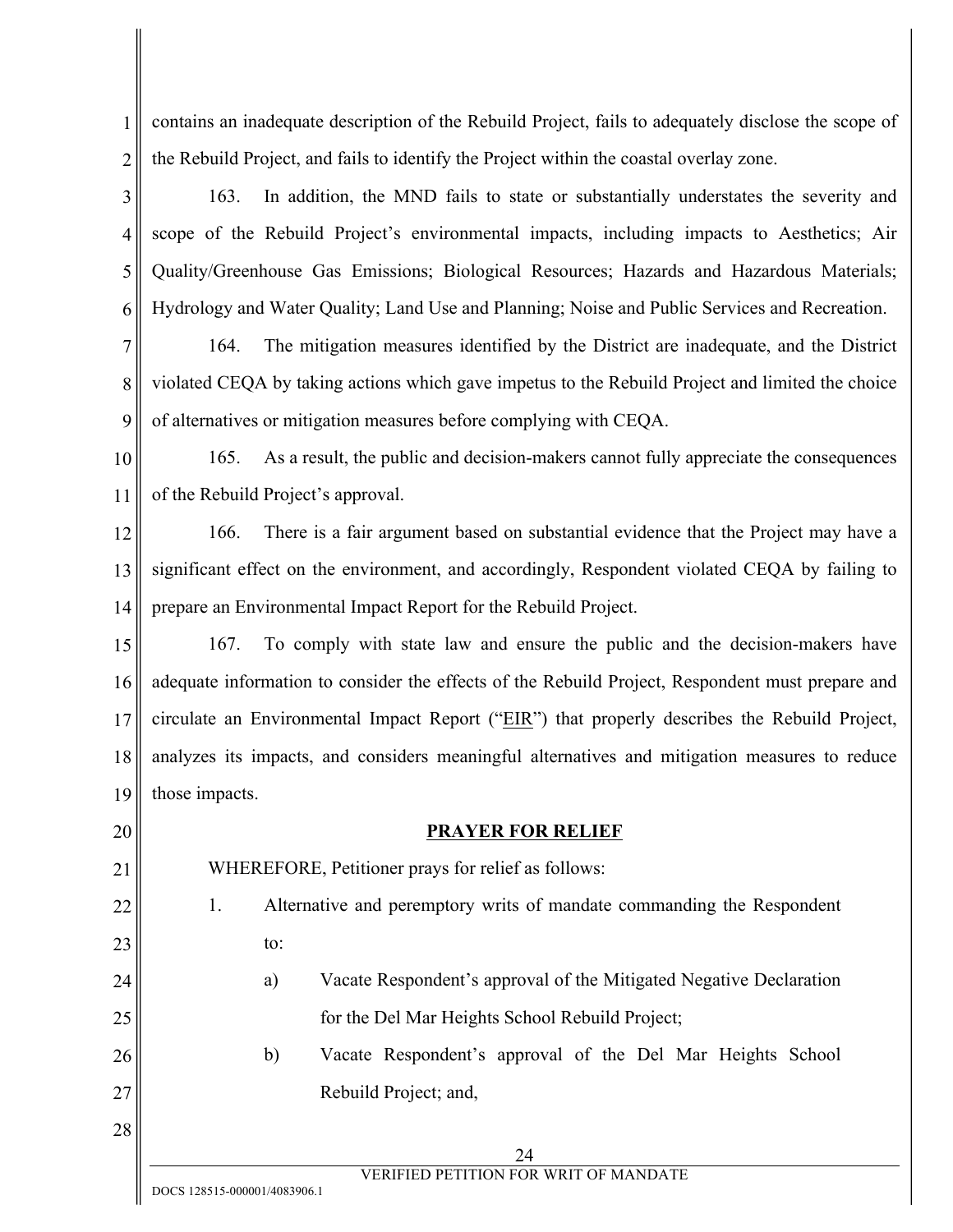| 1              | $\mathbf{c})$                                                                | Suspend any and all activity pursuant to Respondent's approval of       |  |
|----------------|------------------------------------------------------------------------------|-------------------------------------------------------------------------|--|
| $\overline{2}$ |                                                                              | the Rebuild Project that will prejudice the consideration or            |  |
| 3              |                                                                              | implementation of particular mitigation measures or alternatives until  |  |
| 4              |                                                                              | Respondent has fully complied with all requirements of the              |  |
| 5              |                                                                              | California Environmental Quality Act and all other applicable state     |  |
| 6              |                                                                              | and local laws, policies, ordinances and regulations as directed by the |  |
| 7              |                                                                              | Court pursuant to Public Resources Code section 21168.9.                |  |
| 8              | 2.<br>Petitioner also seeks the following relief:                            |                                                                         |  |
| 9              | a)                                                                           | For the costs of suit herein;                                           |  |
| 10             | b)                                                                           | For an award of attorneys' fees and costs pursuant to Code of Civil     |  |
| 11             |                                                                              | Procedure section 1021.5; and,                                          |  |
| 12             | $\mathbf{c})$                                                                | For such other and further relief as the Court deems just and proper.   |  |
| 13             | DATED: June 10, 2020                                                         | PROCOPIO, CORY, HARGREAVES &<br><b>SAVITCH LLP</b>                      |  |
| 14             |                                                                              |                                                                         |  |
| 15             |                                                                              | By:                                                                     |  |
| 16             |                                                                              | Rebecca L. Reed<br>Justin M. Fontaine                                   |  |
| 17             |                                                                              | Attorneys for Petitioner<br><b>SAVE THE FIELD</b>                       |  |
| 18             |                                                                              |                                                                         |  |
| 19             |                                                                              |                                                                         |  |
| 20             |                                                                              |                                                                         |  |
| 21             |                                                                              |                                                                         |  |
| 22             |                                                                              |                                                                         |  |
| 23             |                                                                              |                                                                         |  |
| 24             |                                                                              |                                                                         |  |
| 25             |                                                                              |                                                                         |  |
| 26             |                                                                              |                                                                         |  |
| 27<br>28       |                                                                              |                                                                         |  |
|                |                                                                              | 25                                                                      |  |
|                | <b>VERIFIED PETITION FOR WRIT OF MANDATE</b><br>DOCS 128515-000001/4083906.1 |                                                                         |  |